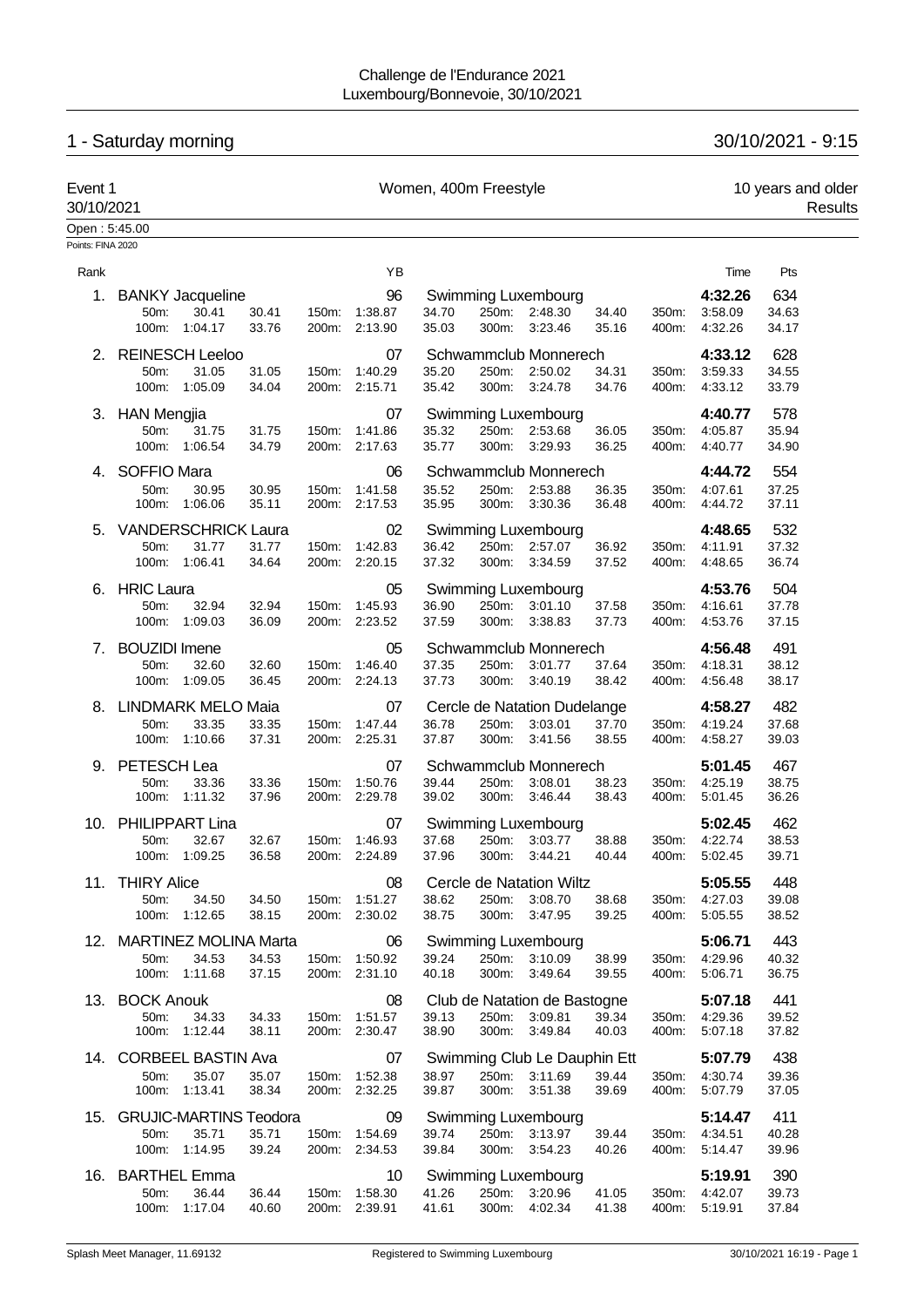|                                    | Event 1, Women, 400m Freestyle, 10 years and older                                         |                                  |                                          |                                                                                                     |                |                                     |                                  |
|------------------------------------|--------------------------------------------------------------------------------------------|----------------------------------|------------------------------------------|-----------------------------------------------------------------------------------------------------|----------------|-------------------------------------|----------------------------------|
| Rank                               |                                                                                            |                                  | YB                                       |                                                                                                     |                | Time                                | Pts                              |
|                                    | 17. HRIC Nina<br>50m:<br>35.42<br>100m:<br>1:14.61                                         | 35.42<br>150m:<br>39.19<br>200m: | 08<br>1:54.58<br>2:35.22                 | Swimming Luxembourg<br>39.97<br>250m:<br>3:16.13<br>40.91<br>40.64<br>300m:<br>3:57.20<br>41.07     | 350m:<br>400m: | 5:21.05<br>4:39.08<br>5:21.05       | 386<br>41.88<br>41.97            |
| 18.                                | <b>REDING Sevda</b><br>35.10<br>50m:<br>100m:<br>1:13.81                                   | 35.10<br>150m:<br>38.71<br>200m: | 07<br>1:53.73<br>2:35.27                 | Swimming Luxembourg<br>39.92<br>250m:<br>3:16.54<br>41.27<br>41.54<br>300m:<br>3:59.17<br>42.63     | 350m:<br>400m: | 5:24.14<br>4:42.17<br>5:24.14       | 375<br>43.00<br>41.97            |
| 19.                                | <b>MOSTAFA Nour</b><br>50m:<br>37.21<br>1:19.03<br>100m:                                   | 37.21<br>150m:<br>41.82<br>200m: | 09<br>2:02.38<br>2:45.84                 | Swimming Luxembourg<br>43.35<br>250m:<br>3:30.12<br>44.28<br>43.46<br>300m:<br>4:15.34<br>45.22     | 350m:<br>400m: | 5:42.70<br>5:00.41<br>5:42.70       | 318<br>45.07<br>42.29            |
| 20.                                | <b>KOENIG Charlotte Fleur</b><br>50m:<br>37.60<br>100m:<br>1:21.73                         | 37.60<br>150m:<br>44.13<br>200m: | 09<br>2:08.23<br>2:54.14                 | Swimming Luxembourg<br>46.50<br>250m:<br>3:40.62<br>46.48<br>300m:<br>45.91<br>4.27.15<br>46.53     | 350m:<br>400m: | 5:56.49<br>5:13.78<br>5:56.49       | 282<br>$\star$<br>46.63<br>42.71 |
|                                    | DSQ KEANE Sophie<br>G11 - did not finish the distance (SW 10.2) (Time: 9:44)               |                                  | 06                                       | Swimming Luxembourg                                                                                 |                |                                     |                                  |
| DSQ.                               | <b>DONDELINGER Elisa</b><br>G2 - Starting before the starting signal (SW 4.4) (Time: 9:30) |                                  | 08                                       | Swimming Luxembourg                                                                                 |                |                                     | $\star$                          |
| <b>DNS</b><br><b>DNS</b><br>DNS    | <b>BOUWMEISTER Philine</b><br><b>JOMINET Lou</b><br><b>PIACENTINI Giulia</b>               |                                  | 07<br>05<br>09                           | Swimming Luxembourg<br>Swimming Luxembourg<br>Swimming Luxembourg                                   |                |                                     |                                  |
| Event 2<br>30/10/2021              |                                                                                            |                                  |                                          | Men, 400m Freestyle                                                                                 |                |                                     | 10 years and older<br>Results    |
| Open: 5:15.00<br>Points: FINA 2020 |                                                                                            |                                  |                                          |                                                                                                     |                |                                     |                                  |
| Rank                               |                                                                                            |                                  | YB                                       |                                                                                                     |                | Time                                | Pts                              |
| 1.                                 | DALEIDEN CIUFERRI Ralph                                                                    |                                  | 03                                       | Swimming Luxembourg                                                                                 |                | 4:01.36                             | 680                              |
|                                    | 27.37<br>50m:<br>100m:<br>57.45                                                            | 27.37<br>150m:<br>30.08<br>200m: | 1:28.04<br>1:59.03                       | 30.59<br>250m:<br>2:30.02<br>30.99<br>30.99<br>300m:<br>3:00.70<br>30.68                            | 350m:<br>400m: | 3:31.57<br>4:01.36                  | 30.87<br>29.79                   |
| 2.                                 | <b>FRIPPIAT Florian</b><br>28.85<br>50m:<br>100m:<br>1:00.18                               | 28.85<br>150m:<br>31.33<br>200m: | 98<br>1:31.44<br>2:02.67                 | Schwammclub Deifferdang<br>31.26<br>250m:<br>2:33.08<br>30.41<br>31.23<br>300m:<br>3:03.43<br>30.35 | 350m:<br>400m: | 4:04.91<br>3:34.11<br>4.04.91       | 650<br>30.68<br>30.80            |
|                                    | 3. VANDERSCHRICK Stephan<br>28.80<br>50m:<br>100m:<br>1:00.33                              | 28.80<br>31.53                   | $00\,$<br>150m: 1:32.17<br>200m: 2:04.10 | Swimming Luxembourg<br>250m: 2:35.32<br>31.84<br>31.22<br>31.93<br>300m:<br>3:07.25<br>31.93        | 350m:<br>400m: | 4:12.23<br>3:40.01<br>4:12.23       | 595<br>32.76<br>32.22            |
|                                    | 4. DURAKOVIC Tarik<br>50m:<br>28.87<br>1:00.16<br>100m:                                    | 28.87<br>31.29<br>200m:          | 05<br>150m: 1:31.63<br>2:03.47           | Swimming Luxembourg<br>31.47<br>250m: 2:35.81<br>32.34<br>31.84<br>300m:<br>3:08.97<br>33.16        | 350m:<br>400m: | 4:16.90<br>3:43.35<br>4:16.90       | 563<br>34.38<br>33.55            |
|                                    | 5. MULDER Anael<br>29.68<br>50m:<br>100m: 1:02.09                                          | 29.68<br>32.41                   | 02<br>150m: 1:35.85<br>200m: 2:10.11     | Schwammclub Deifferdang<br>33.76<br>250m: 2:44.61<br>34.50<br>34.26<br>300m: 3:18.32<br>33.71       | 400m:          | 4:24.26<br>350m: 3:52.17<br>4:24.26 | 518<br>33.85<br>32.09            |
| 6.                                 | <b>THILL Nicolas</b><br>50m:<br>30.21<br>100m: 1:02.99                                     | 30.21<br>150m:<br>32.78          | 05<br>1:36.33<br>200m: 2:10.15           | <b>Swimming Luxembourg</b><br>33.34<br>250m: 2:44.22<br>34.07<br>33.82<br>300m: 3:18.39<br>34.17    | 350m:<br>400m: | 4:25.23<br>3:52.60<br>4:25.23       | 512<br>34.21<br>32.63            |
|                                    | 7. PEUSCH Kevin<br>50m:<br>29.60<br>1:03.22<br>100m:                                       | 29.60<br>150m:<br>33.62          | 06<br>1:37.49<br>200m: 2:11.95           | Swimming Luxembourg<br>34.27<br>250m: 2:45.43<br>33.48<br>34.46<br>300m: 3:18.92<br>33.49           | 350m:<br>400m: | 4:26.31<br>3:52.74<br>4:26.31       | 506<br>33.82<br>33.57            |
|                                    | 8. LUKA Mory<br>29.84<br>50m:<br>1:02.42<br>100m:                                          | 29.84<br>150m:<br>32.58          | 04<br>1:36.17<br>200m: 2:10.34           | Swimming Luxembourg<br>250m: 2:44.78<br>33.75<br>34.44<br>300m: 3:19.86<br>34.17<br>35.08           | 350m:<br>400m: | 4:29.92<br>3:55.02<br>4:29.92       | 486<br>35.16<br>34.90            |
|                                    | 9. ESCHETTE Louis<br>30.79<br>50m:                                                         | 30.79                            | 07<br>150m: 1:39.10                      | Cercle de Natation Wiltz<br>35.05<br>250m: 2:47.85<br>33.88                                         |                | 4:30.44<br>350m: 3:56.19            | 483<br>34.34                     |

100m: 1:04.05 33.26 200m: 2:13.97 34.87 300m: 3:21.85 34.00 400m: 4:30.44 34.25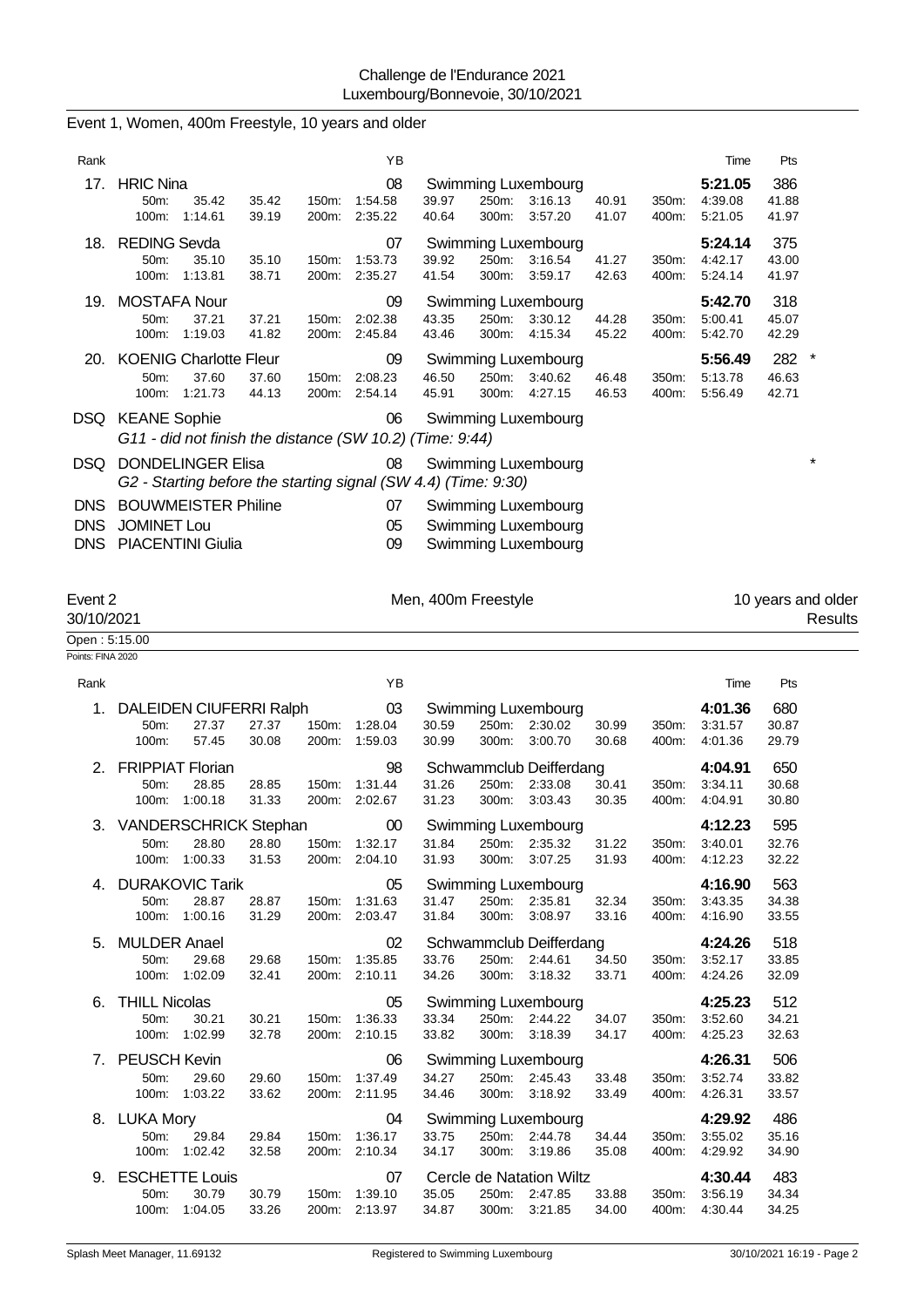| Rank |                                                                 |                |                | ΥB                                   |                |                |                                                       |                |                | Time                                | Pts                   |
|------|-----------------------------------------------------------------|----------------|----------------|--------------------------------------|----------------|----------------|-------------------------------------------------------|----------------|----------------|-------------------------------------|-----------------------|
| 10.  | <b>TONUS Frederic</b><br>30.37<br>50m:<br>1:03.75<br>100m:      | 30.37<br>33.38 | 150m:<br>200m: | 73<br>1:38.23<br>2:13.72             | 34.48<br>35.49 | 250m:<br>300m: | Luxembourg Sharks Swimming Club<br>2:49.29<br>3:24.77 | 35.57<br>35.48 | 350m:<br>400m: | 4:35.97<br>4:00.39<br>4:35.97       | 454<br>35.62<br>35.58 |
| 11.  | <b>WESTER Ben</b><br>50m:<br>30.09<br>100m:<br>1:03.41          | 30.09<br>33.32 | 150m:<br>200m: | 06<br>1:38.07<br>2:13.20             | 34.66<br>35.13 | 250m:<br>300m: | Cercle de Natation Dudelange<br>2:49.45<br>3:25.08    | 36.25<br>35.63 | 350m:<br>400m: | 4:38.19<br>4:01.91<br>4:38.19       | 444<br>36.83<br>36.28 |
| 12.  | <b>TRESSEL Yannis</b><br>50m:<br>31.08<br>100m:<br>1:05.63      | 31.08<br>34.55 | 150m:<br>200m: | 05<br>1:41.12<br>2:16.54             | 35.49<br>35.42 | 250m:<br>300m: | Swimming Club Le Dauphin Ett<br>2:52.79<br>3:28.84    | 36.25<br>36.05 | 350m:<br>400m: | 4:39.34<br>4:04.87<br>4:39.34       | 438<br>36.03<br>34.47 |
| 13.  | <b>MOOG Mathis</b><br>50m:<br>30.64<br>100m:<br>1:05.16         | 30.64<br>34.52 | 150m:<br>200m: | 06<br>1:40.44<br>2:16.87             | 35.28<br>36.43 | 250m:<br>300m: | Swimming Luxembourg<br>2:53.35<br>3:30.72             | 36.48<br>37.37 | 350m:<br>400m: | 4:42.89<br>4:07.60<br>4:42.89       | 422<br>36.88<br>35.29 |
|      | 14. FEDOSEEV Anton<br>50m:<br>30.81<br>100m:<br>1:05.49         | 30.81<br>34.68 | 150m:<br>200m: | 07<br>1:41.97<br>2:18.39             | 36.48<br>36.42 | 250m:<br>300m: | Swimming Luxembourg<br>2:52.97<br>3:29.51             | 34.58<br>36.54 | 350m:<br>400m. | 4:43.74<br>4:07.28<br>4:43.74       | 418<br>37.77<br>36.46 |
| 15.  | <b>MACLEAR Gareth</b><br>50m:<br>30.76<br>100m:<br>1:05.09      | 30.76<br>34.33 | 150m:<br>200m: | 05<br>1:40.52<br>2:17.42             | 35.43<br>36.90 | 250m:<br>300m: | Swimming Luxembourg<br>2:54.37<br>3:31.32             | 36.95<br>36.95 | 350m:<br>400m: | 4:44.99<br>4:08.49<br>4:44.99       | 413<br>37.17<br>36.50 |
| 16.  | GONZALEZ PEREZ Rodrigo<br>31.16<br>50m:<br>100m:<br>1:06.94     | 31.16<br>35.78 | 150m:<br>200m: | 07<br>1:44.21<br>2:22.04             | 37.27<br>37.83 | 250m:<br>300m: | Swimming Luxembourg<br>2:57.99<br>3:35.74             | 35.95<br>37.75 | 350m:<br>400m: | 4:48.34<br>4:13.43<br>4:48.34       | 398<br>37.69<br>34.91 |
| 17.  | <b>DHONTE Henri</b><br>50m:<br>31.99<br>100m:<br>1:07.02        | 31.99<br>35.03 | 150m:<br>200m: | 04<br>1:43.65<br>2:20.84             | 36.63<br>37.19 | 250m:<br>300m: | Swimming Luxembourg<br>2:58.31<br>3:36.33             | 37.47<br>38.02 | 350m:<br>400m: | 4:48.46<br>4:14.27<br>4:48.46       | 398<br>37.94<br>34.19 |
| 18.  | DE MACEDO CRESTA Bruno<br>31.88<br>50m:<br>100m:<br>1:07.10     | 31.88<br>35.22 | 150m:<br>200m: | 06<br>1:43.59<br>2:21.28             | 36.49<br>37.69 | 250m:<br>300m: | Swimming Luxembourg<br>2:58.67<br>3:36.08             | 37.39<br>37.41 | 350m:<br>400m: | 4:50.13<br>4:13.55<br>4:50.13       | 391<br>37.47<br>36.58 |
| 19.  | <b>PASSER Daniel</b><br>50m:<br>31.35<br>100m:<br>1:06.82       | 31.35<br>35.47 | 150m:<br>200m: | 07<br>1:44.31<br>2:21.58             | 37.49<br>37.27 | 250m:<br>300m: | Swimming Luxembourg<br>2:59.31<br>3:38.13             | 37.73<br>38.82 | 350m:<br>400m: | 4:54.06<br>4:17.00<br>4:54.06       | 376<br>38.87<br>37.06 |
| 20.  | <b>VIGUIER Evan</b><br>32.83<br>50m:<br>100m:<br>1:10.03        | 32.83<br>37.20 | 150m:<br>200m: | 08<br>1:48.33<br>2:26.66             | 38.30<br>38.33 | 250m:<br>300m: | Swimming Luxembourg<br>3:05.21<br>3:43.87             | 38.55<br>38.66 | 350m:<br>400m: | 4:56.51<br>4:20.84<br>4:56.51       | 366<br>36.97<br>35.67 |
|      | 21. KUNEN Fynn<br>50m:<br>32.22<br>100m: 1:09.02                | 32.22<br>36.80 | 150m:          | 08<br>1:47.50<br>200m: 2:26.80       | 38.48<br>39.30 | 250m:<br>300m: | Swimming Luxembourg<br>3:05.57<br>3:44.25             | 38.77<br>38.68 | 350m:<br>400m: | 4:56.84<br>4:21.82<br>4:56.84       | 365<br>37.57<br>35.02 |
| 22.  | <b>THILL Louis</b><br>50m:<br>32.04<br>100m: 1:08.51            | 32.04<br>36.47 | 150m:          | 07<br>1:46.29<br>200m: 2:25.13       | 37.78<br>38.84 | 250m:<br>300m: | Swimming Luxembourg<br>3:03.40<br>3:42.27             | 38.27<br>38.87 | 350m:<br>400m: | 4:59.04<br>4:21.16<br>4:59.04       | 357<br>38.89<br>37.88 |
|      | 23. RENARD Enzo<br>50m:<br>29.86<br>100m:<br>1:02.88            | 29.86<br>33.02 | 150m:          | 04<br>1:38.28<br>200m: 2:16.09       | 35.40<br>37.81 | 300m:          | Cercle de Natation Wiltz<br>250m: 2:56.66<br>3:39.06  | 40.57<br>42.40 | 350m:<br>400m: | 5:02.90<br>4:21.81<br>5:02.90       | 344<br>42.75<br>41.09 |
|      | 24. WEYLAND Philippe<br>50m:<br>32.78<br>100m:<br>1:11.38       | 32.78<br>38.60 | 150m:<br>200m: | 07<br>1:50.71<br>2:30.16             | 39.33<br>39.45 | 250m:<br>300m: | Swimming Luxembourg<br>3:09.45<br>3:48.30             | 39.29<br>38.85 | 350m:<br>400m: | 5:03.19<br>4:27.01<br>5:03.19       | 343<br>38.71<br>36.18 |
| 25.  | <b>VISSER Mats</b><br>50m:<br>32.77<br>100m: 1:10.75            | 32.77<br>37.98 | 150m:          | 08<br>1:49.51<br>200m: 2:29.67       | 38.76<br>40.16 | 250m:<br>300m: | Swimming Club Le Dauphin Ett<br>3:10.05<br>3:50.62    | 40.38<br>40.57 | 350m:<br>400m: | 5:07.18<br>4:30.09<br>5:07.18       | 329<br>39.47<br>37.09 |
| 26.  | <b>MOUSSA KAHIN Sougal</b><br>50m:<br>32.72<br>100m:<br>1:10.72 | 32.72<br>38.00 |                | 04<br>150m: 1:49.63<br>200m: 2:30.15 | 38.91<br>40.52 | 300m:          | Cercle Nautique Petange<br>250m: 3:10.31<br>3:51.13   | 40.16<br>40.82 | 350m:<br>400m: | 5:11.28<br>4:32.57<br>5:11.28       | 317<br>41.44<br>38.71 |
| 27.  | ORTIZ BOGDANOV Pablo<br>32.07<br>50m:<br>100m: 1:09.16          | 32.07<br>37.09 |                | 08<br>150m: 1:47.92<br>200m: 2:27.19 | 38.76<br>39.27 | 250m:          | Swimming Luxembourg<br>3:07.82<br>300m: 3:49.05       | 40.63<br>41.23 | 350m:          | 5:11.58<br>4:30.46<br>400m: 5:11.58 | 316<br>41.41<br>41.12 |

Event 2, Men, 400m Freestyle, 10 years and older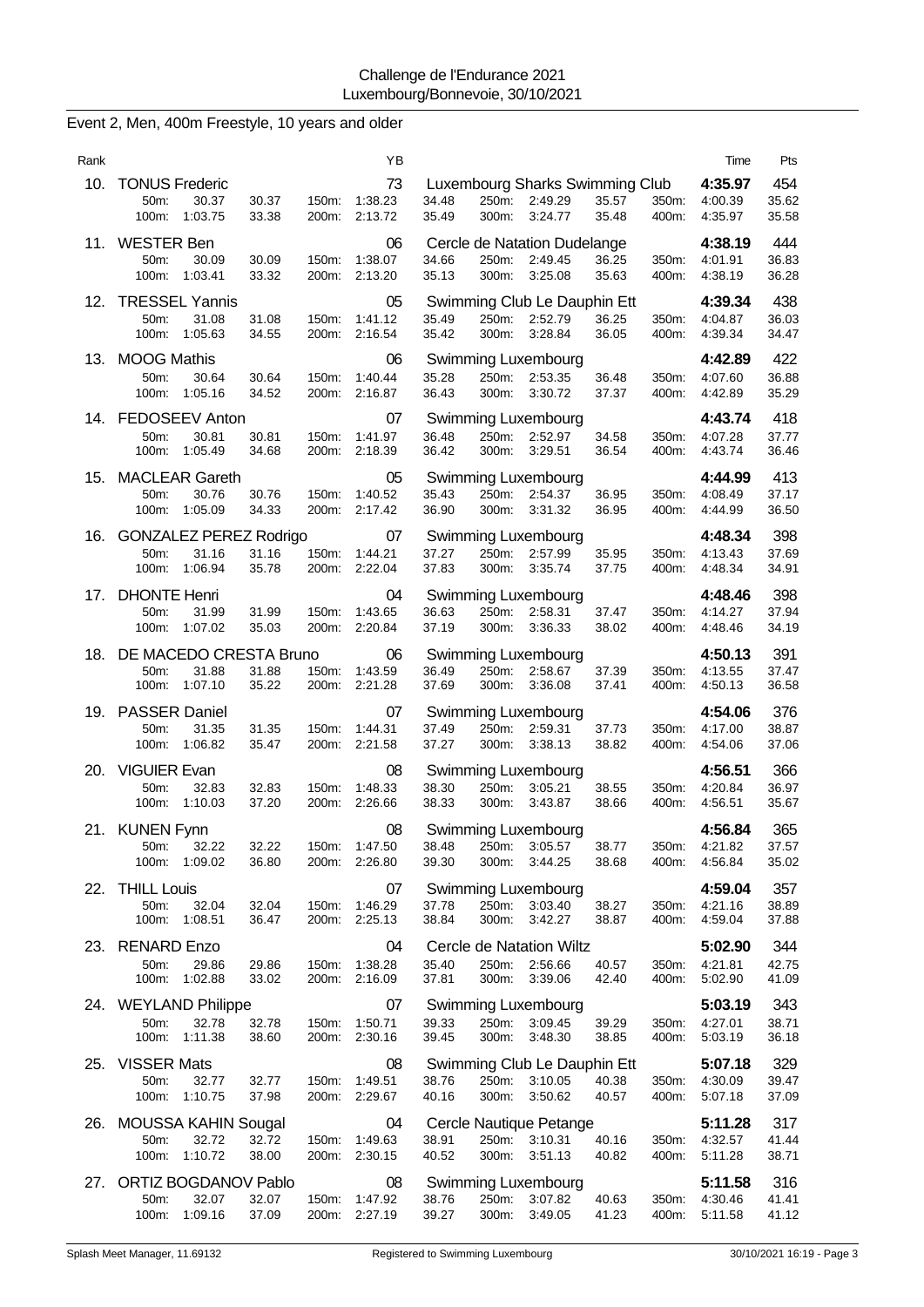### Event 2, Men, 400m Freestyle, 10 years and older

| Rank |                                            |                                            |                |                   | ΥB                       |                |                |                                           |                |                | Time                          | Pts                       |         |
|------|--------------------------------------------|--------------------------------------------|----------------|-------------------|--------------------------|----------------|----------------|-------------------------------------------|----------------|----------------|-------------------------------|---------------------------|---------|
| 28.  | $50m$ :<br>$100m$ :                        | <b>METZLER Charles</b><br>35.75<br>1:16.10 | 35.75<br>40.35 | $150m$ :<br>200m: | 08<br>1:57.90<br>2:40.02 | 41.80<br>42.12 | 250m:<br>300m: | Swimming Luxembourg<br>3:22.42<br>4:03.76 | 42.40<br>41.34 | 350m:<br>400m: | 5:23.51<br>4:44.03<br>5:23.51 | 282<br>40.27<br>39.48     | $\star$ |
| 29.  | $50m$ :<br>$100m$ :                        | SAMMARCO Andrea<br>35.19<br>1:17.22        | 35.19<br>42.03 | 150m:<br>200m:    | 08<br>2:00.65<br>2:43.76 | 43.43<br>43.11 | 250m:<br>300m: | Swimming Luxembourg<br>3:28.60<br>4:12.53 | 44.84<br>43.93 | 350m:<br>400m: | 5:36.36<br>4:55.04<br>5:36.36 | 251<br>42.51<br>41.32     | $\star$ |
| 30.  | <b>REDING Deyan</b><br>50m:<br>100m:       | 37.63<br>1:19.61                           | 37.63<br>41.98 | $150m$ :<br>200m: | 09<br>2:02.69<br>2:46.11 | 43.08<br>43.42 | 250m:<br>300m: | Swimming Luxembourg<br>3:29.91<br>4:13.06 | 43.80<br>43.15 | 350m:<br>400m: | 5:37.16<br>4:55.49<br>5.37.16 | 249<br>42.43<br>41.67     | $\star$ |
|      | 31. KRIES Leo<br>$50m$ :<br>$100m$ :       | 37.42<br>1:19.29                           | 37.42<br>41.87 | 150m:<br>200m:    | 08<br>2:02.83<br>2:45.82 | 43.54<br>42.99 | 250m:<br>300m: | Swimming Luxembourg<br>3:29.92<br>4:13.61 | 44.10<br>43.69 | 350m:<br>400m: | 5:38.25<br>4:57.95<br>5.38.25 | $247$ *<br>44.34<br>40.30 |         |
| 32.  | <b>SABBOURI Mathis</b><br>$50m$ :<br>100m: | 36.96<br>1:19.00                           | 36.96<br>42.04 | 150m:<br>200m:    | 08<br>2:04.21<br>2:47.86 | 45.21<br>43.65 | 250m:<br>300m: | Swimming Luxembourg<br>3:33.10<br>4:19.05 | 45.24<br>45.95 | 350m:<br>400m: | 5:48.76<br>5:04.16<br>5:48.76 | 225<br>45.11<br>44.60     | $\star$ |
| 33.  | <b>MOOG Jules</b><br>50m<br>100m:          | 37.36<br>1:21.16                           | 37.36<br>43.80 | 150m:<br>200m:    | 08<br>2:06.53<br>2:52.33 | 45.37<br>45.80 | 250m:<br>300m: | Swimming Luxembourg<br>3:37.77<br>4:23.54 | 45.44<br>45.77 | 350m:<br>400m: | 5:54.05<br>5:09.87<br>5:54.05 | $215$ *<br>46.33<br>44.18 |         |

DNS GEORGIEV Theodor 08 Swimming Luxembourg

Points: FINA 2020

Event 3 **Event 3** Women, 400m Medley **10** years and older

| _____         | <b>TOURNATION</b> | TV YOUR GIRL ORDE |
|---------------|-------------------|-------------------|
| 30/10/2021    |                   | Results           |
| Open: 6:15.00 |                   |                   |

| Rank                           |                                                                          |                | ΥB                                         | Pts<br>Time                                                                                                                                                                          |
|--------------------------------|--------------------------------------------------------------------------|----------------|--------------------------------------------|--------------------------------------------------------------------------------------------------------------------------------------------------------------------------------------|
| $\mathbf{1}$ .                 | <b>BORDONARO Madeleine</b><br>32.48<br>50m:<br>1:11.15<br>100m:          | 32.48<br>38.67 | 06<br>150m:<br>1:54.17<br>200m:<br>2:34.23 | 535<br>5:18.82<br>Barracuda Esch Natation<br>38.36<br>43.02<br>250m:<br>3:18.18<br>43.95<br>350m:<br>4:41.56<br>40.06<br>300m:<br>4:03.20<br>45.02<br>400m:<br>37.26<br>5:18.82      |
| 2.                             | <b>BLACK Rachael</b><br>33.24<br>50m:<br>100m:<br>1:12.86                | 33.24<br>39.62 | 01<br>150m:<br>1:53.02<br>200m:<br>2:33.09 | 485<br><b>Swimming Luxembourg</b><br>5:29.41<br>39.53<br>40.16<br>250m:<br>3:21.94<br>48.85<br>350m:<br>4:50.89<br>300m:<br>38.52<br>40.07<br>4:11.36<br>49.42<br>400m:<br>5:29.41   |
| 3.                             | <b>BOCK Anouk</b><br>36.16<br>50m:<br>1:19.59<br>100m:                   | 36.16<br>43.43 | 08<br>150m:<br>2:03.60<br>200m:<br>2:46.69 | 419<br>Club de Natation de Bastogne<br>5:45.93<br>50.05<br>40.73<br>44.01<br>250m:<br>3:36.74<br>350m:<br>5:08.46<br>43.09<br>300m:<br>4:27.73<br>50.99<br>400m:<br>37.47<br>5:45.93 |
| 4                              | <b>PHILIPPART Lina</b><br>36.01<br>50 <sub>m</sub> :<br>1:19.15<br>100m: | 36.01<br>43.14 | 07<br>2:05.29<br>150m:<br>2:50.35<br>200m: | 406<br>Swimming Luxembourg<br>5:49.68<br>250m:<br>51.79<br>5:12.95<br>40.15<br>46.14<br>3:42.14<br>350m:<br>45.06<br>300m:<br>4:32.80<br>5:49.68<br>36.73<br>50.66<br>400m:          |
| 5.                             | <b>CALMES Lara</b><br>50 <sub>m</sub> :<br>36.62<br>1:21.38<br>100m:     | 36.62<br>44.76 | 04<br>2:08.47<br>150m:<br>2:54.73<br>200m: | Schwammclub Monnerech<br>5:50.96<br>401<br>47.09<br>250m:<br>3:40.35<br>45.62<br>350m:<br>5:10.47<br>41.60<br>46.26<br>300m:<br>48.52<br>5:50.96<br>40.49<br>4:28.87<br>400m:        |
| 6.                             | <b>BLESES Joyce</b><br>37.87<br>50 <sub>m</sub> :<br>1:24.08<br>100m:    | 37.87<br>46.21 | 08<br>2:08.38<br>150m:<br>2:51.80<br>200m: | Swimming Club Le Dauphin Ett<br>392<br>5:53.61<br>39.95<br>44.30<br>250m:<br>3:43.40<br>51.60<br>350m:<br>5:16.95<br>43.42<br>4:37.00<br>53.60<br>5:53.61<br>36.66<br>300m:<br>400m: |
| $7_{\scriptscriptstyle{\sim}}$ | <b>GRUJIC-MARTINS Teodora</b><br>38.94<br>50m:<br>1:23.31<br>100m:       | 38.94<br>44.37 | 09<br>2:10.65<br>150m:<br>2:55.68<br>200m: | 5:56.26<br>383<br>Swimming Luxembourg<br>47.34<br>250m:<br>5:16.97<br>40.37<br>3:45.72<br>50.04<br>350m:<br>4:36.60<br>39.29<br>45.03<br>300m:<br>50.88<br>400m:<br>5:56.26          |
| 8.                             | <b>HRIC Nina</b><br>37.87<br>50 <sub>m</sub> :<br>1:23.08<br>100m:       | 37.87<br>45.21 | 08<br>150m:<br>2:10.85<br>2:56.93<br>200m: | 351<br>Swimming Luxembourg<br>6:06.87<br>41.33<br>47.77<br>250m:<br>3:49.92<br>52.99<br>350m:<br>5:25.51<br>54.26<br>41.36<br>46.08<br>300m:<br>4:44.18<br>400m:<br>6:06.87          |
| 9.                             | <b>REDING Sevda</b><br>37.80<br>50 <sub>m</sub> :<br>1:24.43<br>100m:    | 37.80<br>46.63 | 07<br>2:13.95<br>150m:<br>200m:<br>3:02.99 | 326<br>*<br>Swimming Luxembourg<br>6:16.00<br>49.52<br>250m:<br>3:55.85<br>52.86<br>5:33.26<br>43.05<br>350m:<br>49.04<br>300m:<br>4:50.21<br>54.36<br>400m:<br>6:16.00<br>42.74     |
|                                |                                                                          |                |                                            |                                                                                                                                                                                      |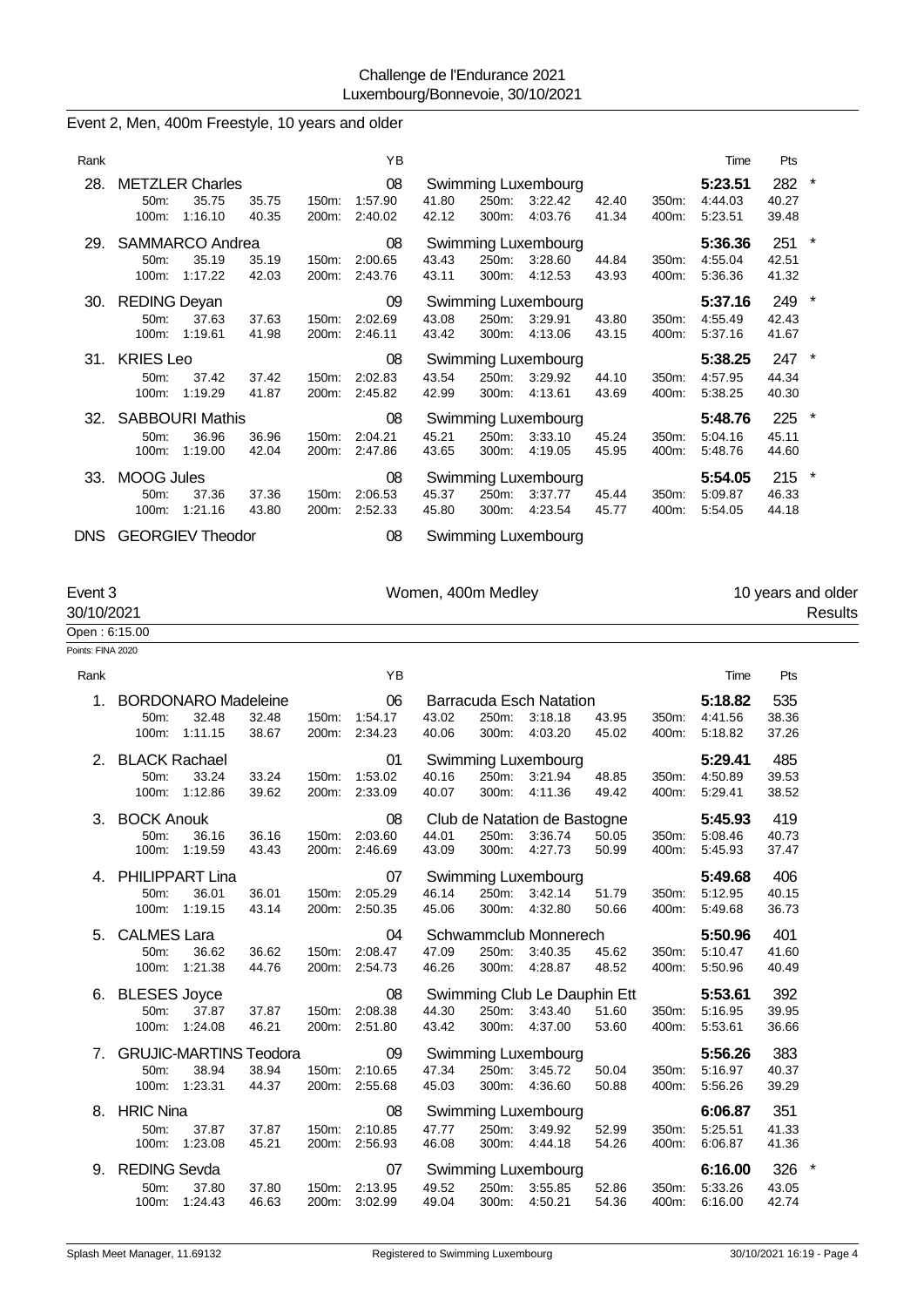| Event 4<br>30/10/2021 |                            |                          |                |       |                                | Men, 400m Medley |                |                                             |                |                |                    | 10 years and older<br>Results |
|-----------------------|----------------------------|--------------------------|----------------|-------|--------------------------------|------------------|----------------|---------------------------------------------|----------------|----------------|--------------------|-------------------------------|
| Open: 5:50.00         |                            |                          |                |       |                                |                  |                |                                             |                |                |                    |                               |
| Points: FINA 2020     |                            |                          |                |       |                                |                  |                |                                             |                |                |                    |                               |
| Rank                  |                            |                          |                |       | YB                             |                  |                |                                             |                |                | Time               | Pts                           |
| 1.                    | <b>FRIPPIAT Florian</b>    |                          |                |       | 98                             |                  |                | Schwammclub Deifferdang                     |                |                | 4:42.03            | 577                           |
|                       | 50m:                       | 29.75                    | 29.75          | 150m: | 1:40.27                        | 36.70            |                | 250m: 2:56.51                               | 40.43          | 350m:          | 4:09.92            | 33.35                         |
|                       |                            | 100m: 1:03.57            | 33.82          |       | 200m: 2:16.08                  | 35.81            |                | 300m: 3:36.57                               | 40.06          | 400m:          | 4:42.03            | 32.11                         |
|                       | 2. KEMP Finn               |                          |                |       | 05                             |                  |                | Swimming Luxembourg                         |                |                | 4:46.63            | 549                           |
|                       | 50m:                       | 30.15                    | 30.15          | 150m: | 1:42.61                        | 37.94            |                | 250m: 2:57.77                               | 38.52          | 350m:          | 4:13.28            | 35.56                         |
|                       | 100m:                      | 1:04.67                  | 34.52          |       | 200m: 2:19.25                  | 36.64            |                | 300m: 3:37.72                               | 39.95          | 400m:          | 4:46.63            | 33.35                         |
|                       | 3. ROLKO Ricky             |                          |                |       | 99                             |                  |                | Swimming Luxembourg                         |                |                | 4:55.83            | 500                           |
|                       | 50m:                       | 30.08                    | 30.08          | 150m: | 1:45.76                        | 40.22            |                | 250m: 3:05.78                               | 40.88          | 350m:          | 4:22.12            | 35.85                         |
|                       | 100m:                      | 1:05.54                  | 35.46          |       | 200m: 2:24.90                  | 39.14            |                | 300m: 3:46.27                               | 40.49          | 400m:          | 4:55.83            | 33.71                         |
|                       | 4. VANDERSCHRICK Stephan   |                          |                |       | $00\,$                         |                  |                | <b>Swimming Luxembourg</b>                  |                |                | 4:59.61            | 481                           |
|                       | 50m:                       | 30.82                    | 30.82          | 150m: | 1:45.20                        | 39.07            | 250m:          | 3:08.29                                     | 45.40          | 350m:          | 4:27.13            | 34.34                         |
|                       |                            | 100m: 1:06.13            | 35.31          |       | 200m: 2:22.89                  | 37.69            | 300m:          | 3:52.79                                     | 44.50          | 400m:          | 4:59.61            | 32.48                         |
| 5.                    | <b>THILL Nicolas</b>       |                          |                |       | 05                             |                  |                | Swimming Luxembourg                         |                |                | 5:04.01            | 460                           |
|                       | 50m:                       | 32.63<br>100m: 1:09.58   | 32.63<br>36.95 | 150m: | 1:49.06<br>200m: 2:27.91       | 39.48<br>38.85   | 300m:          | 250m: 3:10.82<br>3:53.91                    | 42.91<br>43.09 | 350m:<br>400m: | 4:29.86<br>5:04.01 | 35.95<br>34.15                |
|                       |                            |                          |                |       |                                |                  |                |                                             |                |                |                    |                               |
| 6.                    | <b>WALTZING Loic</b>       |                          |                |       | 00                             |                  |                | Schwammclub Deifferdang                     |                |                | 5:07.16            | 446                           |
|                       | 50m:                       | 31.90<br>100m: 1:10.20   | 31.90<br>38.30 | 150m: | 1:50.95<br>200m: 2:30.90       | 40.75<br>39.95   | 250m:<br>300m: | 3:12.44<br>3:56.18                          | 41.54<br>43.74 | 350m:<br>400m: | 4:32.17<br>5:07.16 | 35.99<br>34.99                |
|                       |                            |                          |                |       |                                |                  |                |                                             |                |                |                    |                               |
|                       | 7. LUKA Mory<br>50m:       | 33.25                    | 33.25          | 150m: | 04<br>1:53.66                  | 41.85            |                | <b>Swimming Luxembourg</b><br>250m: 3:17.02 | 42.00          | 350m:          | 5:10.54<br>4:35.64 | 432<br>36.35                  |
|                       |                            | 100m: 1:11.81            | 38.56          |       | 200m: 2:35.02                  | 41.36            |                | 300m: 3:59.29                               | 42.27          | 400m:          | 5:10.54            | 34.90                         |
| 8.                    |                            | FEDOSEEV Anton           |                |       | 07                             |                  |                | Swimming Luxembourg                         |                |                | 5:13.32            | 420                           |
|                       | 50m:                       | 33.16                    | 33.16          | 150m: | 1:52.87                        | 40.74            |                | 250m: 3:16.18                               | 43.12          | 350m:          | 4:36.66            | 36.63                         |
|                       |                            | 100m: 1:12.13            | 38.97          |       | 200m: 2:33.06                  | 40.19            | 300m:          | 4:00.03                                     | 43.85          | 400m:          | 5:13.32            | 36.66                         |
| 9.                    |                            | <b>CALMES Nicolas</b>    |                |       | 06                             |                  |                | Schwammclub Monnerech                       |                |                | 5:14.11            | 417                           |
|                       | 50m:                       | 30.83                    | 30.83          | 150m: | 1:49.19                        | 41.26            | 250m:          | 3:13.89                                     | 44.25          | 350m:          | 4:37.87            | 38.28                         |
|                       | 100m:                      | 1:07.93                  | 37.10          |       | 200m: 2:29.64                  | 40.45            | 300m:          | 3:59.59                                     | 45.70          | 400m:          | 5:14.11            | 36.24                         |
| 10.                   |                            | DE MACEDO CRESTA Gabriel |                |       | 02                             |                  |                | <b>Swimming Luxembourg</b>                  |                |                | 5:18.47            | 400                           |
|                       | 50m:                       | 33.33                    | 33.33          | 150m: | 1:54.74                        | 43.42            | 250m:          | 3:19.16                                     | 42.32          | 350m:          | 4:41.49            | 38.41                         |
|                       | 100m:                      | 1:11.32                  | 37.99          |       | 200m: 2:36.84                  | 42.10            | 300m:          | 4:03.08                                     | 43.92          | 400m:          | 5:18.47            | 36.98                         |
|                       | 11. RIKKERT Thijmen        |                          |                |       | 06                             |                  |                | <b>Swimming Luxembourg</b>                  |                |                | 5:25.26            | 376                           |
|                       | 50m:                       | 33.49                    | 33.49          |       | 150m: 1:56.52                  | 41.12            |                | 250m: 3:23.72                               | 47.74          | 350m:          | 4:49.09            | 38.90                         |
|                       |                            | 100m: 1:15.40            | 41.91          |       | 200m: 2:35.98                  | 39.46            | 300m:          | 4:10.19                                     | 46.47          | 400m:          | 5:25.26            | 36.17                         |
|                       | 12. GONZALEZ PEREZ Rodrigo |                          |                |       | 07                             |                  |                | Swimming Luxembourg                         |                |                | 5:25.92            | 373                           |
|                       | 50m:                       | 34.43<br>100m: 1:16.28   | 34.43<br>41.85 |       | 150m: 1:56.22<br>200m: 2:35.67 | 39.94<br>39.45   |                | 250m: 3:24.29<br>300m: 4:12.88              | 48.62<br>48.59 | 350m:<br>400m: | 4:50.52<br>5:25.92 | 37.64<br>35.40                |
|                       |                            |                          |                |       |                                |                  |                |                                             |                |                |                    |                               |
|                       | 13. DE MACEDO CRESTA Bruno | 35.05                    |                |       | 06                             | 44.36            |                | Swimming Luxembourg<br>250m: 3:28.24        |                |                | 5:26.97<br>4:49.50 | 370<br>37.74                  |
|                       | 50m:                       | 100m: 1:16.83            | 35.05<br>41.78 |       | 150m: 2:01.19<br>200m: 2:45.21 | 44.02            |                | 300m: 4:11.76                               | 43.03<br>43.52 | 350m:<br>400m: | 5:26.97            | 37.47                         |
|                       |                            |                          |                |       |                                |                  |                |                                             |                |                |                    |                               |
|                       | 14. PASSER Daniel<br>50m:  | 33.97                    | 33.97          | 150m: | 07<br>1:58.65                  | 43.42            |                | Swimming Luxembourg<br>250m: 3:24.77        | 43.99          | 350m:          | 5:27.85<br>4:50.20 | 367<br>40.25                  |
|                       |                            | 100m: 1:15.23            | 41.26          |       | 200m: 2:40.78                  | 42.13            | 300m:          | 4:09.95                                     | 45.18          | 400m:          | 5:27.85            | 37.65                         |
|                       | 15. MOOG Mathis            |                          |                |       | 06                             |                  |                | <b>Swimming Luxembourg</b>                  |                |                | 5:28.93            | 363                           |
|                       | 50m:                       | 34.04                    | 34.04          |       | 150m: 1:58.92                  | 44.00            |                | 250m: 3:28.27                               | 47.42          | 350m:          | 4:54.00            | 37.89                         |
|                       |                            | 100m: 1:14.92            | 40.88          |       | 200m: 2:40.85                  | 41.93            | 300m:          | 4:16.11                                     | 47.84          | 400m:          | 5:28.93            | 34.93                         |
|                       | 16. OLINGER Liam           |                          |                |       | 05                             |                  |                | Schwammclub Monnerech                       |                |                | 5:31.38            | 355                           |
|                       | 50m:                       | 32.01                    | 32.01          |       | 150m: 1:59.00                  | 43.45            |                | 250m: 3:27.42                               | 45.86          |                | 350m: 4:53.27      | 38.71                         |
|                       |                            | 100m: 1:15.55            | 43.54          |       | 200m: 2:41.56                  | 42.56            | 300m:          | 4:14.56                                     | 47.14          | 400m:          | 5:31.38            | 38.11                         |
|                       | 17. DHONTE Henri           |                          |                |       | 04                             |                  |                | Swimming Luxembourg                         |                |                | 5:35.06            | 344                           |
|                       | 50m:                       | 35.59                    | 35.59          | 150m: | 2:03.27                        | 45.43            |                | 250m: 3:31.47                               | 45.03          | 350m:          | 4:57.51            | 40.60                         |
|                       |                            | 100m: 1:17.84            | 42.25          |       | 200m: 2:46.44                  | 43.17            |                | 300m: 4:16.91                               | 45.44          | 400m:          | 5:35.06            | 37.55                         |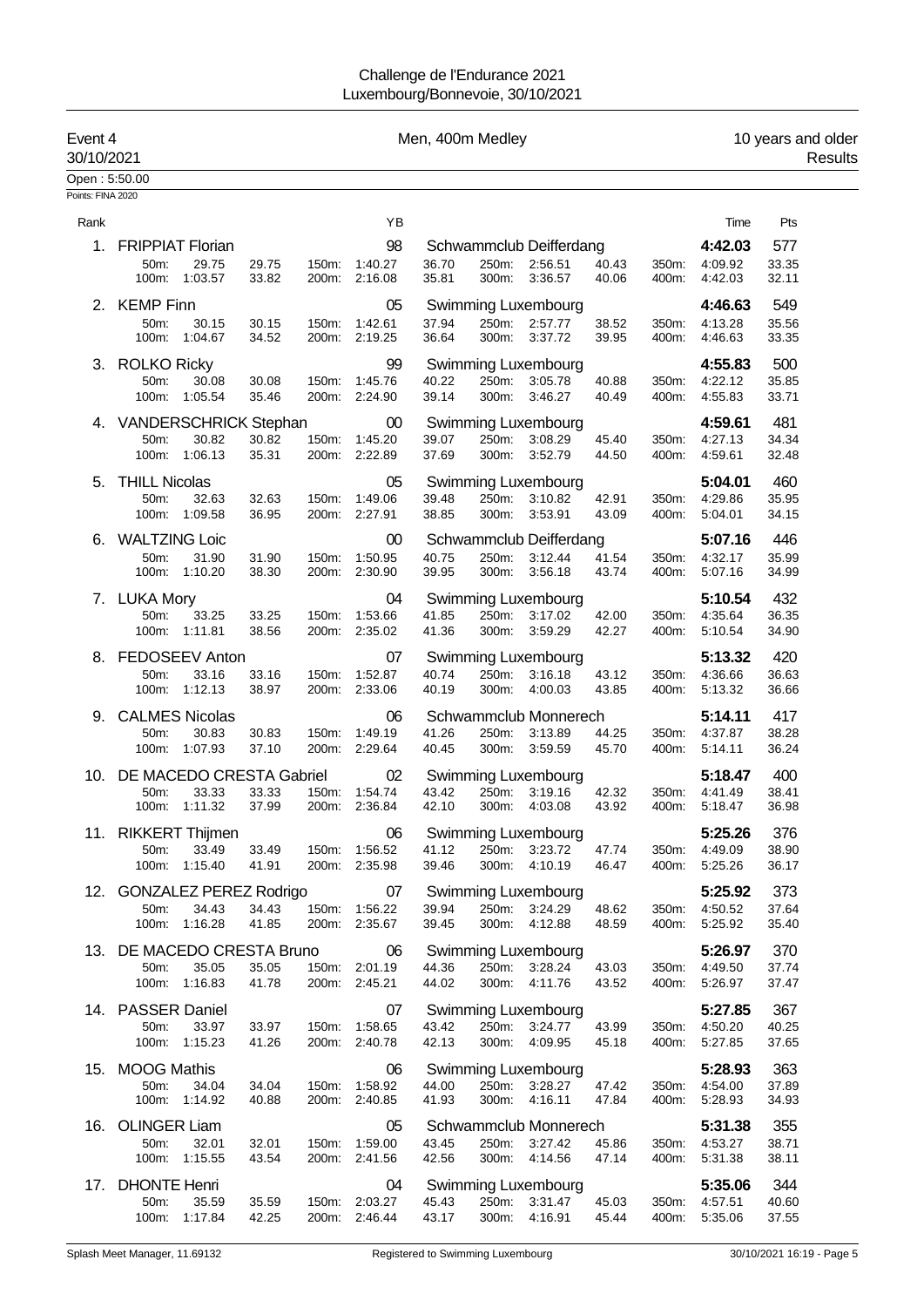| 1.                    | <b>FRIPPIAT Florian</b>                       |                                                   |                                            |                | 98                                                         |                                          |                | Schwammclub Deifferdang                                                                                                |                                          |                | 16:26.49                                                                  | 635                                  |                                      |
|-----------------------|-----------------------------------------------|---------------------------------------------------|--------------------------------------------|----------------|------------------------------------------------------------|------------------------------------------|----------------|------------------------------------------------------------------------------------------------------------------------|------------------------------------------|----------------|---------------------------------------------------------------------------|--------------------------------------|--------------------------------------|
|                       |                                               |                                                   |                                            |                |                                                            |                                          |                |                                                                                                                        |                                          |                |                                                                           |                                      |                                      |
| Rank                  |                                               |                                                   |                                            |                | YB                                                         |                                          |                |                                                                                                                        |                                          |                | Time                                                                      | Pts                                  |                                      |
| Points: FINA 2020     | Open: 19:00.00                                |                                                   |                                            |                |                                                            |                                          |                |                                                                                                                        |                                          |                |                                                                           |                                      |                                      |
| Event 6<br>30/10/2021 |                                               |                                                   |                                            |                |                                                            | Men, 1500m Freestyle                     |                |                                                                                                                        |                                          |                |                                                                           |                                      | 10 years and older<br><b>Results</b> |
|                       | 100m:<br>200m:<br>300m:<br>400m:              | 1:08.69<br>2:22.44<br>3:36.79<br>4:51.42          | 1:08.69<br>1:13.75<br>1:14.35<br>1:14.63   | 500m:<br>600m: | 6:07.70<br>7:23.93<br>700m: 8:40.42<br>800m: 9:55.48       | 1:16.28<br>1:16.23<br>1:16.49<br>1:15.06 |                | 900m: 11:10.90<br>1000m: 12:26.60<br>1100m: 13:42.53<br>1200m: 14:58.52                                                | 1:15.42<br>1:15.70<br>1:15.93<br>1:15.99 |                | 1300m: 16:14.70<br>1400m: 17:29.72<br>1500m: 18:43.79                     | 1:16.18<br>1:15.02<br>1:14.07        |                                      |
| З.                    | 400m.<br><b>VANDERSCHRICK Laura</b>           | 4:44.72                                           | 1:12.55                                    | 800m:          | 9:36.44<br>02                                              | 1:13.07                                  |                | 1200m: 14:31.03<br>Swimming Luxembourg                                                                                 | 1:13.66                                  |                | 18:43.79                                                                  | 545                                  |                                      |
|                       | 2. HAN Mengjia<br>200m:                       | 100m: 1:07.60<br>2:19.75<br>300m: 3:32.17 1:12.42 | 1:07.60<br>1:12.15                         | 500m:<br>600m: | 07<br>5:57.53<br>7:10.35<br>700m: 8:23.37                  | 1:12.81<br>1:12.82<br>1:13.02            |                | Swimming Luxembourg<br>900m: 10:49.56 1:13.12<br>1000m: 12:03.61 1:14.05<br>1100m: 13:17.37 1:13.76                    |                                          |                | 18:11.51<br>1300m: 15:44.90<br>1400m: 16:58.60<br>1500m: 18:11.51 1:12.91 | 594<br>1:13.87<br>1:13.70            |                                      |
| 1.                    | <b>JOMINET Lou</b><br>200m:<br>300m:<br>400m: | 100m: 1:06.12<br>2:16.63<br>3:27.24<br>4:38.20    | 1:06.12<br>1:10.51<br>1:10.61<br>1:10.96   | 500m:<br>700m: | 05<br>5:49.64<br>600m: 7:01.21<br>8:12.38<br>800m: 9:24.31 | 1:11.44<br>1:11.57<br>1:11.17<br>1:11.93 |                | Swimming Luxembourg<br>900m: 10:36.12 1:11.81<br>1000m: 11:47.94<br>1100m: 12:59.87<br>1200m: 14:11.47                 | 1:11.82<br>1:11.93<br>1:11.60            |                | 17:46.01<br>1300m: 15:23.33<br>1400m: 16:35.46<br>1500m: 17:46.01         | 638<br>1:11.86<br>1:12.13<br>1:10.55 |                                      |
| Rank                  |                                               |                                                   |                                            |                | YB                                                         |                                          |                |                                                                                                                        |                                          |                | Time                                                                      | Pts                                  |                                      |
| Points: FINA 2020     |                                               |                                                   |                                            |                |                                                            |                                          |                |                                                                                                                        |                                          |                |                                                                           |                                      |                                      |
| Event 5<br>30/10/2021 | Open: 20:00.00                                |                                                   |                                            |                |                                                            | Women, 1500m Freestyle                   |                |                                                                                                                        |                                          |                |                                                                           |                                      | 10 years and older<br><b>Results</b> |
|                       | DNS CARNEIRO Nuno                             |                                                   |                                            |                | 05                                                         |                                          |                | Swimming Luxembourg                                                                                                    |                                          |                |                                                                           |                                      |                                      |
|                       | DSQ KUNEN Fynn                                |                                                   |                                            |                | 08                                                         |                                          |                | <b>Swimming Luxembourg</b><br>D7 - swimmer had not returned onto the back upon leaving the wall (SW 6.5) (Time: 10:46) |                                          |                |                                                                           |                                      |                                      |
|                       | 22. WEYLAND Philippe<br>50m:<br>100m:         | 36.30<br>1:20.78                                  | 36.30<br>44.48                             | 150m:          | 07<br>2:06.15<br>200m: 2:48.68                             | 45.37<br>42.53                           | 250m:<br>300m: | Swimming Luxembourg<br>3:43.03<br>4:36.95                                                                              | 54.35<br>53.92                           | 350m:<br>400m: | 5:52.42<br>5:15.81<br>5:52.42                                             | 295<br>38.86<br>36.61                | $\ast$                               |
|                       | 21. VIGUIER Evan<br>50m:                      | 36.47<br>100m: 1:19.25                            | 36.47<br>42.78                             | 150m:          | 08<br>2:04.65<br>200m: 2:48.39                             | 45.40<br>43.74                           | 250m:          | Swimming Luxembourg<br>3:39.60<br>300m: 4:30.82                                                                        | 51.21<br>51.22                           | 350m:<br>400m: | 5:49.39<br>5:10.54<br>5:49.39                                             | 303<br>39.72<br>38.85                |                                      |
|                       | 50m:                                          | 36.10<br>100m: 1:20.15                            | 20. ORTIZ BOGDANOV Pablo<br>36.10<br>44.05 | 150m:          | 08<br>2:05.41<br>200m: 2:49.94                             | 45.26<br>44.53                           | 250m:          | Swimming Luxembourg<br>3:37.60<br>300m: 4:25.83                                                                        | 47.66<br>48.23                           | 350m:<br>400m: | 5:41.16<br>5:04.03<br>5:41.16                                             | 326<br>38.20<br>37.13                |                                      |
|                       | 19. RENARD Enzo<br>50m:<br>100m:              | 37.77<br>1:25.56                                  | 37.77<br>47.79                             | 150m:<br>200m: | 04<br>2:06.09<br>2:46.20                                   | 40.53<br>40.11                           | 250m:<br>300m: | Cercle de Natation Wiltz<br>3:32.18<br>4:20.48                                                                         | 45.98<br>48.30                           | 350m:<br>400m: | 5:37.37<br>4:59.58<br>5:37.37                                             | 337<br>39.10<br>37.79                |                                      |
| 18.                   | <b>THILL Louis</b><br>50m:<br>100m:           | 35.49<br>1:15.06                                  | 35.49<br>39.57                             | 150m:<br>200m: | 07<br>1.57.98<br>2:42.27                                   | 42.92<br>44.29                           | 250m:<br>300m: | Swimming Luxembourg<br>3:31.74<br>4:22.55                                                                              | 49.47<br>50.81                           | 350m:<br>400m: | 5:35.83<br>4:59.71<br>5:35.83                                             | 341<br>37.16<br>36.12                |                                      |
| Rank                  |                                               |                                                   |                                            |                | YB                                                         |                                          |                |                                                                                                                        |                                          |                | Time                                                                      | Pts                                  |                                      |
|                       |                                               |                                                   |                                            |                |                                                            |                                          |                |                                                                                                                        |                                          |                |                                                                           |                                      |                                      |

300m: 3:14.01 1:05.77 700m: 7:38.29 1:06.68 1100m: 12:04.54 1:06.82 1500m: 16:26.49 1:02.47

400m: 4:19.51 1:05.50 800m: 8:44.60 1:06.31 1200m: 13:11.40 1:06.86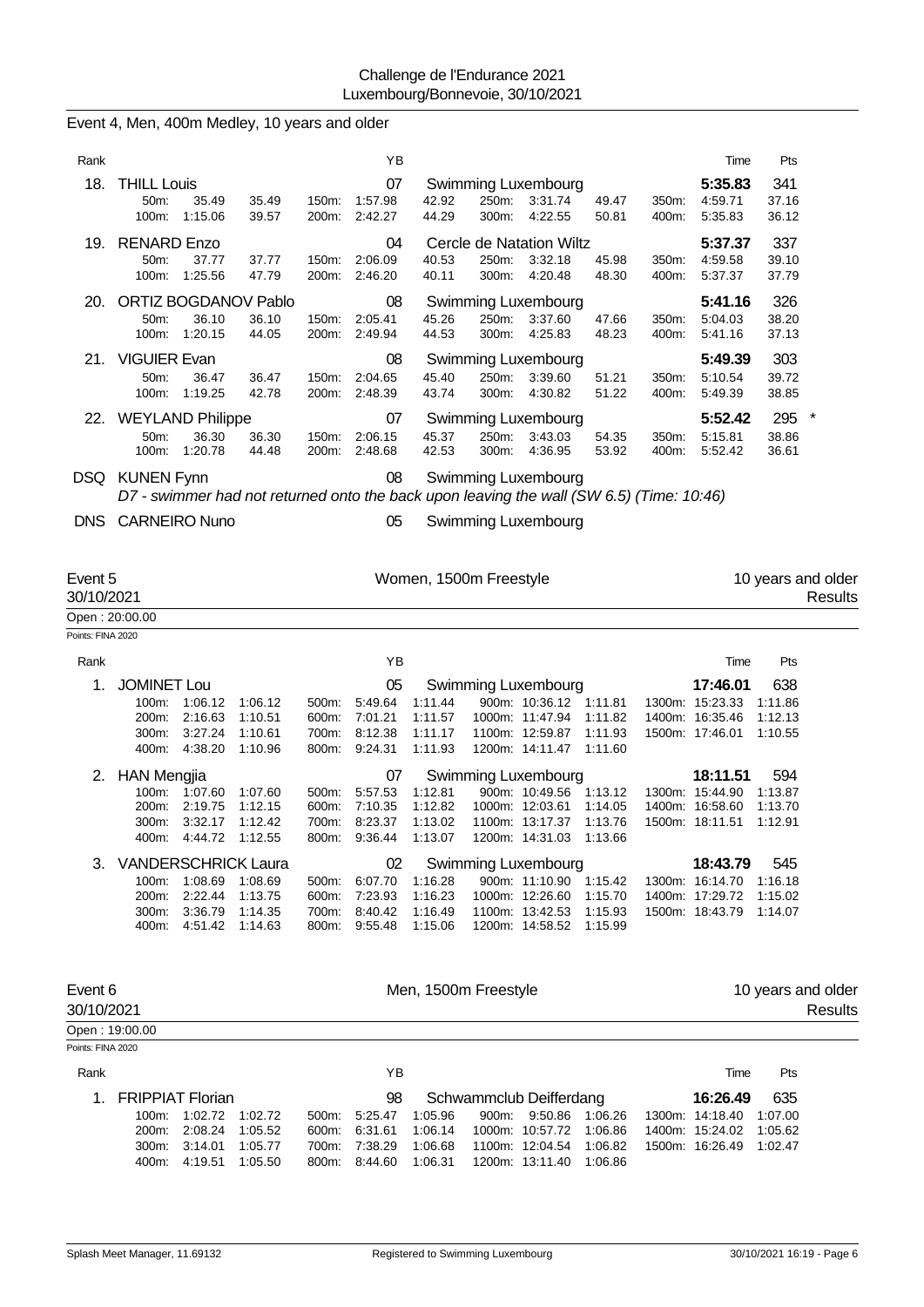| Rank |                       |         |         |          | ΥB      |         |                              |                 |                              |           | Time            | Pts     |
|------|-----------------------|---------|---------|----------|---------|---------|------------------------------|-----------------|------------------------------|-----------|-----------------|---------|
| 2.   | <b>WEYRICH Mike</b>   |         |         |          | 05      |         |                              |                 | Swimming Club Le Dauphin Ett |           | 17:03.16        | 569     |
|      | 100m:                 | 1:03.19 | 1:03.19 | 500m:    | 5.34.85 | 1:08.55 |                              | 900m: 10:10.09  | 1:08.91                      | 1300m:    | 14:47.73        | 1:09.55 |
|      | 200m:                 | 2:10.54 | 1:07.35 | 600m:    | 6:42.62 | 1:07.77 |                              | 1000m: 11:19.73 | 1:09.64                      | 1400m:    | 15:57.07        | 1:09.34 |
|      | 300m.                 | 3:18.01 | 1:07.47 | 700m:    | 7:51.61 | 1:08.99 |                              | 1100m: 12:28.87 | 1:09.14                      |           | 1500m: 17:03.16 | 1:06.09 |
|      | 400m:                 | 4:26.30 | 1:08.29 | 800m:    | 9:01.18 | 1:09.57 |                              | 1200m: 13:38.18 | 1:09.31                      |           |                 |         |
| 3.   | <b>ESCHETTE Louis</b> |         |         |          | 07      |         | Cercle de Natation Wiltz     |                 |                              |           | 17:53.68        | 492     |
|      | 100m:                 | 1:07.48 | 1:07.48 | $500m$ : | 5:57.79 | 1:11.67 |                              | 900m: 10:45.76  | 1:12.12                      | $1300m$ : | 15:30.83        | 1:11.00 |
|      | $200m$ :              | 2:19.86 | 1:12.38 | 600m:    | 7:09.22 | 1:11.43 |                              | 1000m: 11:58.12 | 1:12.36                      | 1400m:    | 16:42.66        | 1:11.83 |
|      | $300m$ :              | 3:33.05 | 1:13.19 | 700m:    | 8.21.49 | 1:12.27 |                              | 1100m: 13:08.89 | 1:10.77                      |           | 1500m: 17:53.68 | 1:11.02 |
|      | 400m:                 | 4:46.12 | 1:13.07 | 800m:    | 9:33.64 | 1:12.15 |                              | 1200m: 14:19.83 | 1:10.94                      |           |                 |         |
| 4.   | <b>WESTER Ben</b>     |         |         |          | 06      |         | Cercle de Natation Dudelange |                 |                              |           | 18:40.14        | 433     |
|      | 100m:                 | 1:07.07 | 1:07.07 | $500m$ : | 6:02.29 | 1:13.59 |                              | 900m: 11:02.95  | 1:16.03                      | 1300m:    | 16:09.42        | 1:16.59 |
|      | 200m:                 | 2:21.27 | 1:14.20 | 600m:    | 7:15.59 | 1:13.30 |                              | 1000m: 12:20.39 | 1:17.44                      | 1400m:    | 17:25.52        | 1:16.10 |
|      | 300m:                 | 3:35.41 | 1:14.14 | 700m:    | 8:31.51 | 1:15.92 |                              | 1100m: 13:36.06 | 1:15.67                      |           | 1500m: 18:40.14 | 1:14.62 |
|      | 400m:                 | 4:48.70 | 1:13.29 | 800m:    | 9:46.92 | 1:15.41 |                              | 1200m: 14:52.83 | 1:16.77                      |           |                 |         |

Event 6, Men, 1500m Freestyle, 10 years and older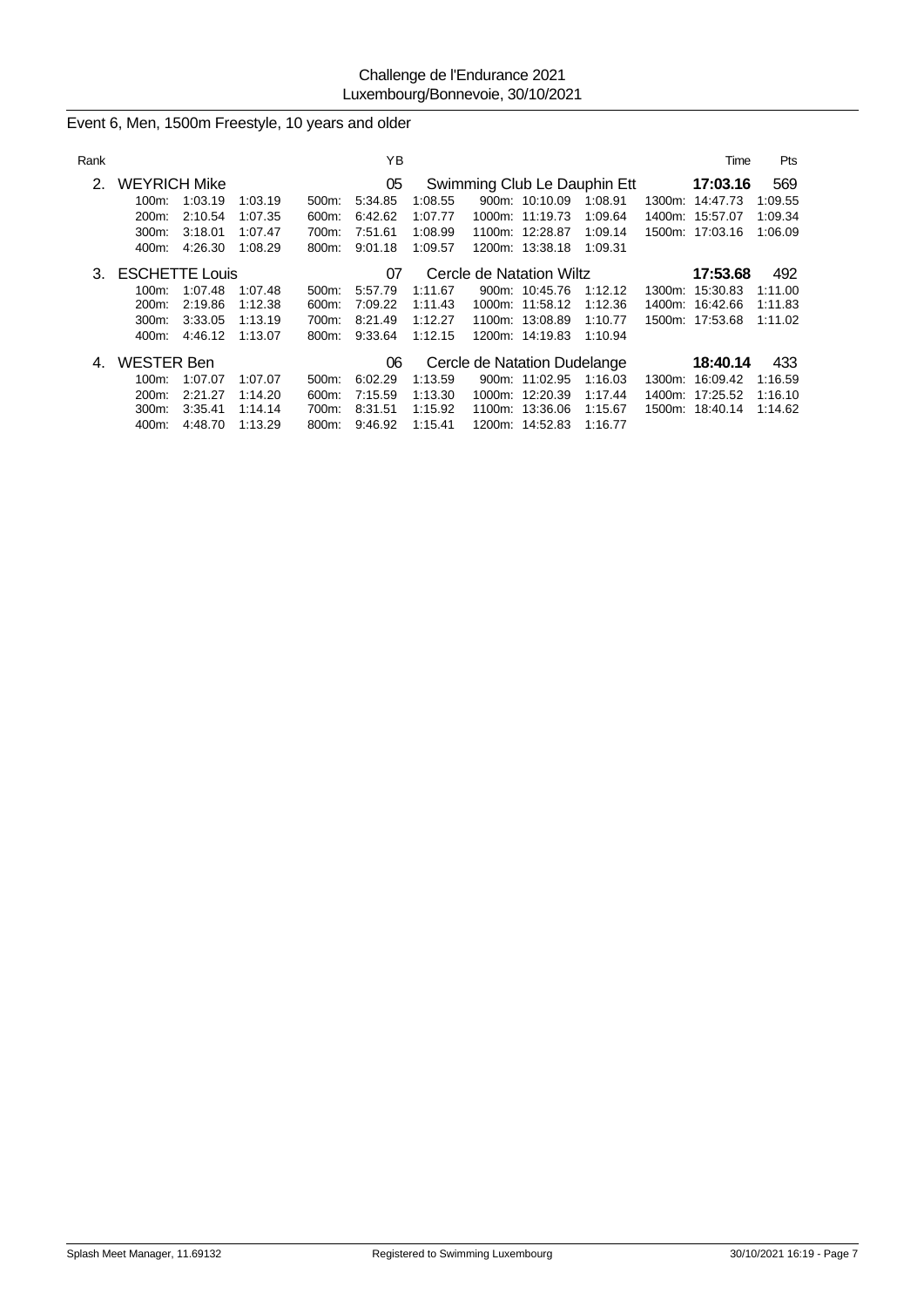# 2 - Saturday afternoon 30/10/2021 - 14:45

| Event 7 | 30/10/2021                  |    | Women, 200m Freestyle                 | 10 years and older<br>Results |     |                 |       |       |       |
|---------|-----------------------------|----|---------------------------------------|-------------------------------|-----|-----------------|-------|-------|-------|
|         | Points: FINA 2020           |    |                                       |                               |     |                 |       |       |       |
| Rank    |                             | YB |                                       | Time                          | Pts | 50 <sub>m</sub> | 100m  | 150m  | 200m  |
|         | 1. BANKY Jacqueline         | 96 | Swimming Luxembourg                   | 2:05.19 686                   |     | 28.53           | 31.43 | 32.46 | 32.77 |
|         | 2. REINESCH Leeloo          | 07 | Schwammclub Monnerech 2:09.77 616     |                               |     | 30.04           | 33.32 | 33.75 | 32.66 |
|         | 3. VANDERSCHRICK Laura 02   |    | Swimming Luxembourg                   | 2:11.78 588                   |     | 29.91           | 33.09 | 34.38 | 34.40 |
|         | 4. HAN Mengjia              | 07 | Swimming Luxembourg                   | 2:12.25 582                   |     | 30.81           | 33.58 | 34.29 | 33.57 |
|         | 5. HRIC Laura               | 05 | Swimming Luxembourg                   | 2:13.52 565                   |     | 30.65           | 33.79 | 34.54 | 34.54 |
|         | 6. SOFFIO Mara              | 06 | Schwammclub Monnerech 2:14.77 550     |                               |     | 30.66           | 34.40 | 35.29 | 34.42 |
|         | 7. PETESCH Lea              | 07 | Schwammclub Monnerech 2:17.77 514     |                               |     | 30.79           | 35.00 | 36.40 | 35.58 |
|         | 8. KEANE Sophie             | 06 | Swimming Luxembourg                   | 2:19.19 499                   |     | 31.56           | 35.01 | 36.40 | 36.22 |
|         | 9. BOUZIDI Imene            | 05 | Schwammclub Monnerech 2:20.43 486     |                               |     | 31.88           | 35.24 | 36.74 | 36.57 |
|         | 10. LINDMARK MELO Maia      | 07 | Cercle de Natation Dudelar2:22.74 463 |                               |     | 31.51           | 35.12 | 38.11 | 38.00 |
| 11.     | MARTINEZ MOLINA Marta 06    |    | Swimming Luxembourg                   | 2:24.40 447                   |     | 32.95           | 36.13 | 38.00 | 37.32 |
|         | 12. BOCK Anouk              | 08 | Club de Natation de Bastoc2:24.65 444 |                               |     | 33.14           | 36.98 | 38.08 | 36.45 |
|         | 13. CORBEEL BASTIN Ava      | 07 | Swimming Club Le Dauphir2:25.01 441   |                               |     | 33.53           | 36.35 | 38.09 | 37.04 |
|         | 14. HRIC Nina               | 08 | Swimming Luxembourg                   | 2:27.00 423                   |     | 33.95           | 37.02 | 38.35 | 37.68 |
|         | 15. THIRY Alice             | 08 | Cercle de Natation Wiltz              | 2:27.13 422                   |     | 33.50           | 37.06 | 38.30 | 38.27 |
|         | 16. GRUJIC-MARTINS Teodor09 |    | Swimming Luxembourg                   | 2:29.81 400                   |     | 34.28           | 38.84 | 38.95 | 37.74 |
|         | 17. BARTHEL Emma            | 10 | Swimming Luxembourg                   | 2:31.49 387                   |     | 34.87           | 38.95 | 39.60 | 38.07 |
|         | 18. MOSTAFA Nour            | 09 | Swimming Luxembourg                   | 2:39.20 333                   |     | 35.58           | 40.37 | 42.93 | 40.32 |
|         | 19. KOENIG Charlotte Fleur  | 09 | Swimming Luxembourg                   | 2:44.83 300                   |     | 36.81           | 42.04 | 43.76 | 42.22 |
|         | 20. DONDELINGER Elisa       | 08 | Swimming Luxembourg                   | 2:46.64 291                   |     | 37.53           | 42.36 | 44.23 | 42.52 |
|         | <b>DNS PHILIPPART Lina</b>  | 07 | Swimming Luxembourg                   |                               |     |                 |       |       |       |
|         | <b>DNS REDING Sevda</b>     | 07 | Swimming Luxembourg                   |                               |     |                 |       |       |       |

| Event 8 | 30/10/2021                 |    | Men, 200m Freestyle                   |             |     |                 |       | 10 years and older | Results |
|---------|----------------------------|----|---------------------------------------|-------------|-----|-----------------|-------|--------------------|---------|
|         | Points: FINA 2020          |    |                                       |             |     |                 |       |                    |         |
| Rank    |                            | YB |                                       | Time        | Pts | 50 <sub>m</sub> | 100m  | 150m               | 200m    |
|         | 1. DALEIDEN CIUFERRI Ral03 |    | Swimming Luxembourg                   | 1:51.41 709 |     | 25.18           | 27.53 | 29.20              | 29.50   |
| 2.      | <b>DURAKOVIC Tarik</b>     | 05 | Swimming Luxembourg                   | 1:57.41 606 |     | 27.15           | 29.96 | 30.60              | 29.70   |
|         | 3. FRIPPIAT Florian        | 98 | Schwammclub Deifferdang1:58.03 596    |             |     | 27.73           | 30.58 | 29.89              | 29.83   |
|         | 4. VANDERSCHRICK Stepht00  |    | Swimming Luxembourg                   | 1:58.39 591 |     | 27.46           | 29.94 | 30.28              | 30.71   |
|         | 5. TONUS Frederic          | 73 | Luxembourg Sharks Swimr2:01.70J544    |             |     | 28.81           | 30.38 | 31.18              | 31.33   |
|         | 6. MULDER Anael            | 02 | Schwammclub Deifferdang2:02.22 537    |             |     | 27.77           | 30.41 | 31.71              | 32.33   |
|         | 7. THILL Nicolas           | 05 | Swimming Luxembourg                   | 2:04.59 507 |     | 29.03           | 31.64 | 32.23              | 31.69   |
|         | 8. PEUSCH Kevin            | 06 | Swimming Luxembourg                   | 2:05.92 491 |     | 28.39           | 32.20 | 33.00              | 32.33   |
|         | 9. LUKA Morv               | 04 | Swimming Luxembourg                   | 2:06.88 480 |     | 29.00           | 31.90 | 33.08              | 32.90   |
|         | 10. ESCHETTE Louis         | 07 | Cercle de Natation Wiltz              | 2:12.06 426 |     | 29.69           | 33.76 | 34.52              | 34.09   |
| 11.     | <b>DHONTE Henri</b>        | 04 | Swimming Luxembourg                   | 2:12.76 419 |     | 30.28           | 33.76 | 35.13              | 33.59   |
|         | 12. WESTER Ben             | 06 | Cercle de Natation Dudelar2:12.87 418 |             |     | 30.05           | 33.49 | 35.37              | 33.96   |
|         | 13. MACLEAR Gareth         | 05 | Swimming Luxembourg                   | 2:13.08 416 |     | 30.11           | 33.83 | 35.01              | 34.13   |
|         | 14. TRESSEL Yannis         | 05 | Swimming Club Le Dauphir2:13.70 410   |             |     | 30.87           | 34.06 | 34.64              | 34.13   |
|         | 15. FEDOSEEV Anton         | 07 | Swimming Luxembourg                   | 2:14.12 406 |     | 29.84           | 33.85 | 35.02              | 35.41   |
|         | 16. DE MACEDO CRESTA Bru06 |    | Swimming Luxembourg                   | 2:14.98 398 |     | 31.34           | 33.88 | 35.53              | 34.23   |
|         | 17. PASSER Daniel          | 07 | Swimming Luxembourg                   | 2:17.56 376 |     | 30.40           | 36.57 | 35.63              | 34.96   |
| 18.     | GONZALEZ PEREZ Rodri@7     |    | Swimming Luxembourg                   | 2:17.62 376 |     | 30.16           | 35.68 | 36.20              | 35.58   |
|         | 19. RENARD Enzo            | 04 | Cercle de Natation Wiltz              | 2:17.77 375 |     | 30.62           | 34.46 | 36.46              | 36.23   |
|         | 20. KUNEN Fynn             | 08 | Swimming Luxembourg                   | 2:18.05 372 |     | 30.71           | 35.73 | 37.50              | 34.11   |
|         | 21. THILL Louis            | 07 | Swimming Luxembourg                   | 2:19.94 358 |     | 31.84           | 35.54 | 36.43              | 36.13   |
|         | 22. WEYLAND Philippe       | 07 | Swimming Luxembourg                   | 2:24.41 325 |     | 32.41           | 37.10 | 38.67              | 36.23   |
|         | 23. VIGUIER Evan           | 08 | Swimming Luxembourg                   | 2:24.59 324 |     | 33.38           | 36.93 | 39.03              | 35.25   |
|         | DNS MOOG Mathis            | 06 | Swimming Luxembourg                   |             |     |                 |       |                    |         |
|         |                            |    |                                       |             |     |                 |       |                    |         |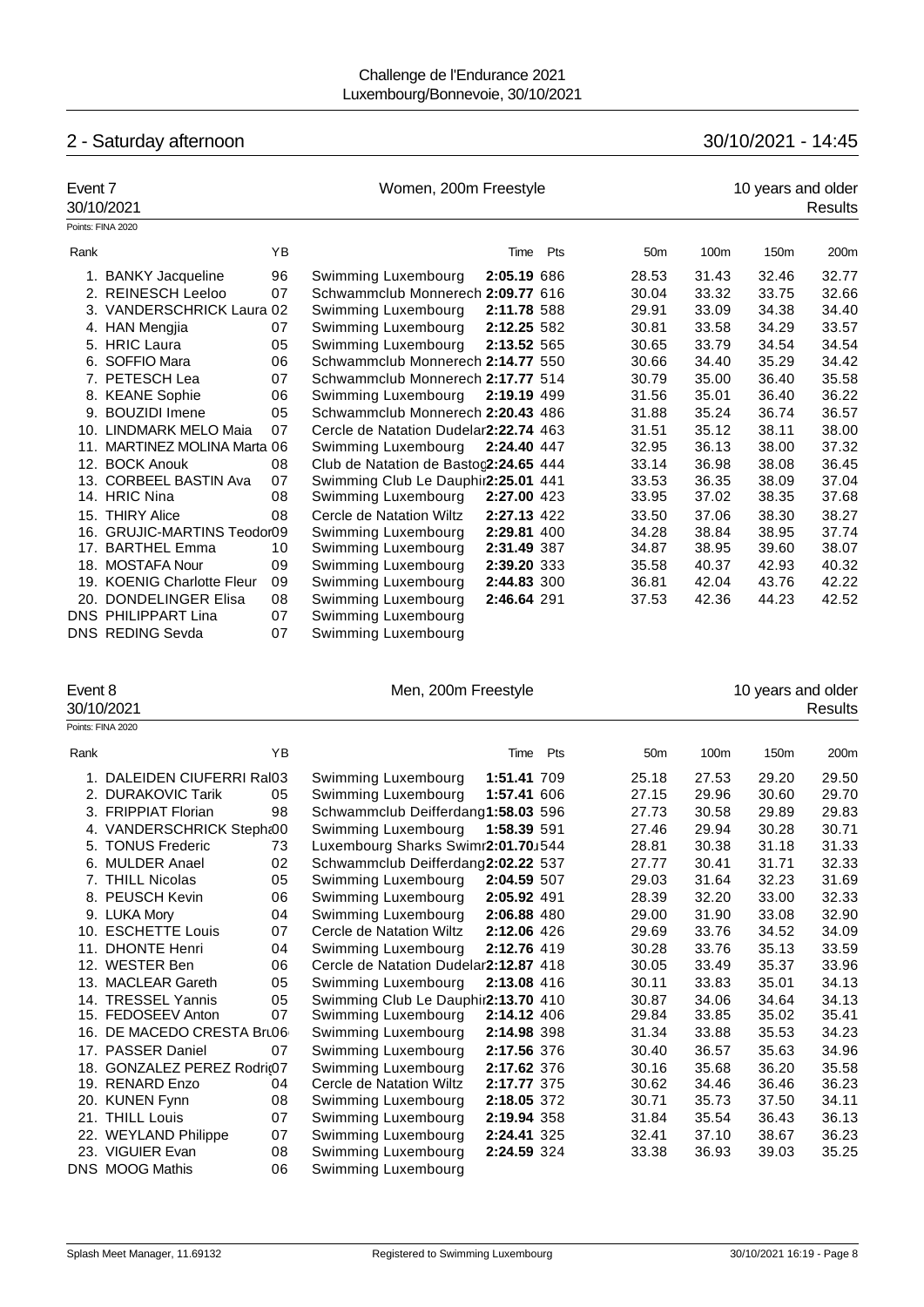| Event 9  | 30/10/2021                  |    | Women, 200m Medley                                                         |             | 10 years and older<br>Results |                 |       |                    |                |
|----------|-----------------------------|----|----------------------------------------------------------------------------|-------------|-------------------------------|-----------------|-------|--------------------|----------------|
|          | Points: FINA 2020           |    |                                                                            |             |                               |                 |       |                    |                |
| Rank     |                             | YB |                                                                            |             | Time Pts                      | 50 <sub>m</sub> | 100m  | 150m               | 200m           |
|          | 1. BLACK Rachael            | 01 | Swimming Luxembourg                                                        | 2:30.06 535 |                               | 32.27           | 37.02 | 45.89              | 34.88          |
|          | 2. BORDONARO Madeleine 06   |    | Barracuda Esch Natation                                                    | 2:31.01 525 |                               | 32.87           | 39.82 | 43.28              | 35.04          |
|          | 3. BOCK Anouk               | 08 | Club de Natation de Bastoc2:41.96 425                                      |             |                               | 34.97           | 41.89 | 47.46              | 37.64          |
|          | 4. PHILIPPART Lina          | 07 | Swimming Luxembourg                                                        | 2:42.70 420 |                               | 33.68           | 41.86 | 50.34              | 36.82          |
|          | 5. CALMES Lara              | 04 | Schwammclub Monnerech 2:46.52 391                                          |             |                               | 35.74           | 45.34 | 45.16              | 40.28          |
|          | 6. HRIC Nina                | 08 | Swimming Luxembourg                                                        | 2:48.08 381 |                               | 34.85           | 44.25 | 51.58              | 37.40          |
|          | 7. GRUJIC-MARTINS Teodor09  |    | Swimming Luxembourg                                                        | 2:48.93 375 |                               | 35.19           | 45.27 | 50.15              | 38.32          |
|          | 8. REDING Sevda             | 07 | Swimming Luxembourg                                                        | 2:50.76 363 |                               | 37.15           | 45.64 | 49.86              | 38.11          |
|          |                             |    |                                                                            |             |                               |                 |       |                    |                |
| Event 10 |                             |    | Men, 200m Medley                                                           |             |                               |                 |       | 10 years and older |                |
|          | 30/10/2021                  |    |                                                                            |             |                               |                 |       |                    | <b>Results</b> |
|          | Points: FINA 2020           |    |                                                                            |             |                               |                 |       |                    |                |
|          |                             |    |                                                                            |             |                               |                 |       |                    |                |
| Rank     |                             | YB |                                                                            | Time        | Pts                           | 50 <sub>m</sub> | 100m  | 150m               | 200m           |
|          | 1. KEMP Finn                | 05 | Swimming Luxembourg                                                        | 2:09.88 601 |                               | 28.43           | 34.93 | 36.30              | 30.22          |
|          | 2. ROLKO Ricky              | 99 | Swimming Luxembourg                                                        | 2:16.84 514 |                               | 29.37           | 37.10 | 38.92              | 31.45          |
|          | 3. THILL Nicolas            | 05 | Swimming Luxembourg                                                        | 2:20.66 473 |                               | 30.82           | 36.57 | 41.10              | 32.17          |
|          | 4. WALTZING Loic            | 00 | Schwammclub Deifferdang2:23.49 445                                         |             |                               | 30.12           | 36.36 | 41.63              | 35.38          |
|          | 5. VANDERSCHRICK Stepht00   |    | Swimming Luxembourg                                                        | 2:23.67 444 |                               | 29.70           | 37.39 | 43.55              | 33.03          |
|          | 6. LUKA Mory                | 04 | Swimming Luxembourg                                                        | 2:23.88 442 |                               | 31.18           | 39.16 | 40.45              | 33.09          |
|          | 7. DE MACEDO CRESTA Ga02el  |    | Swimming Luxembourg                                                        | 2:26.02 423 |                               | 30.72           | 40.43 | 39.12              | 35.75          |
|          | 8. CALMES Nicolas           | 06 | Schwammclub Monnerech 2:26.99 414                                          |             |                               | 30.97           | 38.72 | 41.99              | 35.31          |
|          | 9. FEDOSEEV Anton           | 07 | Swimming Luxembourg                                                        | 2:29.02 398 |                               | 32.02           | 38.95 | 42.71              | 35.34          |
|          | 10. RIKKERT Thijmen         | 06 | Swimming Luxembourg                                                        | 2:30.40 387 |                               | 33.04           | 37.35 | 45.20              | 34.81          |
|          | 11. PASSER Daniel           | 07 | Swimming Luxembourg                                                        | 2:31.92 375 |                               | 33.16           | 39.66 | 42.32              | 36.78          |
|          | 12. GONZALEZ PEREZ Rodri@7  |    | Swimming Luxembourg                                                        | 2:33.26 366 |                               | 33.19           | 38.44 | 46.04              | 35.59          |
|          | 13. DHONTE Henri            | 04 | Swimming Luxembourg                                                        | 2:34.05 360 |                               | 34.04           | 41.57 | 42.61              | 35.83          |
|          | 14. DE MACEDO CRESTA Bru06  |    | Swimming Luxembourg                                                        | 2:35.10 353 |                               | 34.00           | 42.93 | 41.85              | 36.32          |
|          | 15. RENARD Enzo             | 04 | Cercle de Natation Wiltz                                                   | 2:36.38 344 |                               | 33.94           | 40.00 | 44.03              | 38.41          |
|          | 16. THILL Louis             | 07 | Swimming Luxembourg                                                        | 2:38.30 332 |                               | 33.48           | 40.68 | 48.85              | 35.29          |
|          | 17. WEYLAND Philippe        | 07 | Swimming Luxembourg                                                        | 2:48.01 277 |                               | 34.86           | 43.76 | 53.39              | 36.00          |
|          | 18. VIGUIER Evan            | 08 | Swimming Luxembourg                                                        | 2:48.54 275 |                               | 36.75           | 43.04 | 50.97              | 37.78          |
|          | <b>DSQ FRIPPIAT Florian</b> | 98 | Schwammclub Deifferdang                                                    |             |                               |                 |       |                    |                |
|          |                             |    | B3 - stroke cycle not one arm pull and one leg kick (SW 7.2) (Time: 15:36) |             |                               |                 |       |                    |                |

DSQ OLINGER Liam 05 Schwammclub Monnerech *M2 - section was not finished in accordance with the rule which applies to the stroke concerned (SW 9.3) (Time: 15:24)*

DSQ KUNEN Fynn 08 Swimming Luxembourg *D7 - swimmer had not returned onto the back upon leaving the wall (SW 6.5) (Time: 15:28)* DNS MOOG Mathis 06 Swimming Luxembourg

| DNS MOOG Mathis             | Swimming Luxembourg |
|-----------------------------|---------------------|
| DNS ORTIZ BOGDANOV Pablo 08 | Swimming Luxembourg |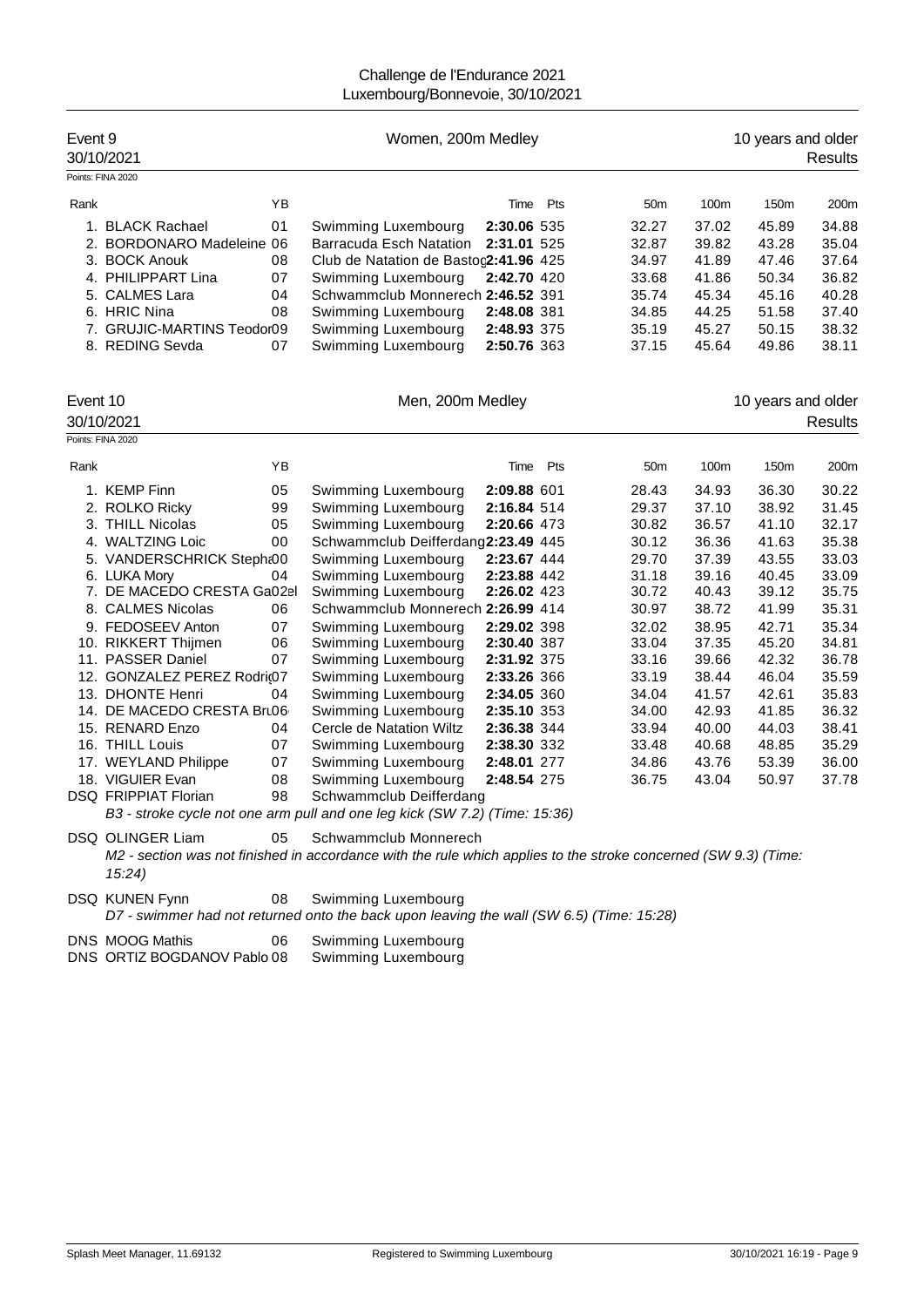| Event 11<br>30/10/2021 |                                                      |                    | Women, 800m Freestyle |                   |                    |                    |                              | 10 years and older<br>Results |                              |                |                     |                    |  |
|------------------------|------------------------------------------------------|--------------------|-----------------------|-------------------|--------------------|--------------------|------------------------------|-------------------------------|------------------------------|----------------|---------------------|--------------------|--|
|                        | Open: 12:00.00                                       |                    |                       |                   |                    |                    |                              |                               |                              |                |                     |                    |  |
| Points: FINA 2020      |                                                      |                    |                       |                   |                    |                    |                              |                               |                              |                |                     |                    |  |
| Rank                   |                                                      |                    |                       |                   | ΥB                 |                    |                              |                               |                              |                | Time                | Pts                |  |
|                        | <b>BOCK Anouk</b>                                    |                    |                       |                   | 08                 |                    | Club de Natation de Bastogne |                               |                              |                | 10:19.60            | 463                |  |
|                        | $100m$ :<br>200 <sub>m</sub> :                       | 1:15.26<br>2:34.03 | 1:15.26<br>1:18.77    | $300m$ :<br>400m: | 3:52.40<br>5:11.11 | 1:18.37<br>1:18.71 | 500m:<br>600m:               | 6:29.51<br>7:47.96            | 1:18.40<br>1:18.45           | 700m:<br>800m: | 9:05.58<br>10:19.60 | 1:17.62<br>1:14.02 |  |
| 2.                     | <b>BLESES Joyce</b>                                  |                    |                       |                   | 08                 |                    |                              |                               | Swimming Club Le Dauphin Ett |                | 10:21.25            | 459                |  |
|                        | $100m$ :<br>200 <sub>m</sub> :                       | 1:15.87<br>2:35.76 | 1:15.87<br>1:19.89    | $300m$ :<br>400m: | 3:56.01<br>5.15.59 | 1:20.25<br>1:19.58 | 500m:<br>600m:               | 6:33.98<br>7:50.84            | 1:18.39<br>1:16.86           | 700m:<br>800m: | 9:07.54<br>10:21.25 | 1:16.70<br>1:13.71 |  |
| 3                      | <b>THIRY Alice</b><br>08<br>Cercle de Natation Wiltz |                    |                       | 10:24.03          | 453                |                    |                              |                               |                              |                |                     |                    |  |
|                        | $100m$ :                                             | 1:15.94            | 1:15.94               | 300m:             | 3:53.34            | 1:18.76            | 500m:                        | 6:31.00                       | 1.19.00                      | 700m:          | 9:07.93             | 1.18.36            |  |
|                        | 200 <sub>m</sub> :                                   | 2:34.58            | 1.18.64               | 400m:             | 5:12.00            | 1:18.66            | 600m:                        | 7:49.57                       | 1:18.57                      | 800m:          | 10:24.03            | 1:16.10            |  |

| Event 12 |                              |    | Women, 100m Freestyle        | 10 years and older |            |                 |         |
|----------|------------------------------|----|------------------------------|--------------------|------------|-----------------|---------|
|          | 30/10/2021                   |    |                              |                    |            |                 | Results |
|          | Points: FINA 2020            |    |                              |                    |            |                 |         |
| Rank     |                              | YB |                              | Time               | <b>Pts</b> | 50 <sub>m</sub> | 100m    |
|          | <b>BANKY Jacqueline</b>      | 96 | Swimming Luxembourg          | 59.49              | 602        | 28.71           | 30.78   |
| 2.       | <b>VANDERSCHRICK Laura</b>   | 02 | Swimming Luxembourg          | 1:00.90            | 561        | 28.86           | 32.04   |
| 3.       | <b>REINESCH Leeloo</b>       | 07 | Schwammclub Monnerech        | 1:00.95            | 560        | 29.54           | 31.41   |
| 4.       | <b>HRIC Laura</b>            | 05 | Swimming Luxembourg          | 1:01.25            | 552        | 29.45           | 31.80   |
| 5.       | SOFFIO Mara                  | 06 | Schwammclub Monnerech        | 1:01.65            | 541        | 30.09           | 31.56   |
| 6.       | <b>HAN Mengjia</b>           | 07 | Swimming Luxembourg          | 1:02.35            | 523        | 30.38           | 31.97   |
| 7.       | PETESCH Lea                  | 07 | Schwammclub Monnerech        | 1:03.73            | 490        | 30.60           | 33.13   |
| 8.       | <b>LINDMARK MELO Maia</b>    | 07 | Cercle de Natation Dudelange | 1:04.40            | 475        | 30.82           | 33.58   |
| 9.       | <b>CORBEEL BASTIN Ava</b>    | 07 | Swimming Club Le Dauphin Ett | 1:06.59            | 429        | 32.00           | 34.59   |
| 10.      | <b>BOUZIDI</b> Imene         | 05 | Schwammclub Monnerech        | 1:06.79            | 425        | 32.07           | 34.72   |
| 11.      | <b>MARTINEZ MOLINA Marta</b> | 06 | Swimming Luxembourg          | 1:07.64            | 410        | 32.31           | 35.33   |
| 12.      | <b>BOCK Anouk</b>            | 08 | Club de Natation de Bastogne | 1:09.03            | 385        | 32.78           | 36.25   |

| Event 13<br>30/10/2021 |                              |     | Men, 100m Freestyle                   |         | 10 years and older<br>Results |                 |       |
|------------------------|------------------------------|-----|---------------------------------------|---------|-------------------------------|-----------------|-------|
| Points: FINA 2020      |                              |     |                                       |         |                               |                 |       |
| Rank                   |                              | YB. |                                       | Time    | Pts                           | 50 <sub>m</sub> | 100m  |
|                        | DALEIDEN CIUFERRI Ralph      | 03  | Swimming Luxembourg                   | 51.19   | 676                           | 24.79           | 26.40 |
| 2.                     | <b>FRIPPIAT Florian</b>      | 98  | Schwammclub Deifferdang               | 52.13   | 640                           | 25.42           | 26.71 |
| 3.                     | <b>TONUS Frederic</b>        | 73  | Luxembourg Sharks Swimming Club 54.38 |         | 564                           | 26.49           | 27.89 |
| 4.                     | <b>VANDERSCHRICK Stephan</b> | 00  | Swimming Luxembourg                   | 54.70   | 554                           | 26.16           | 28.54 |
| 5.                     | <b>DURAKOVIC Tarik</b>       | 05  | Swimming Luxembourg                   | 55.42   | 533                           | 26.61           | 28.81 |
| 6.                     | <b>MULDER Anael</b>          | 02  | Schwammclub Deifferdang               | 56.05   | 515                           | 27.21           | 28.84 |
| 7.                     | <b>THILL Nicolas</b>         | 05  | Swimming Luxembourg                   | 57.10   | 487                           | 27.82           | 29.28 |
| 8.                     | <b>PEUSCH Kevin</b>          | 06  | Swimming Luxembourg                   | 57.14   | 486                           | 27.37           | 29.77 |
| 9.                     | LUKA Mory                    | 04  | Swimming Luxembourg                   | 58.79   | 446                           | 28.44           | 30.35 |
| 10.                    | <b>ESCHETTE Louis</b>        | 07  | Cercle de Natation Wiltz              | 1:00.09 | 418                           | 28.71           | 31.38 |
| 11.                    | <b>DHONTE Henri</b>          | 04  | Swimming Luxembourg                   | 1:01.06 | 398                           | 29.34           | 31.72 |
| 12.                    | <b>WESTER Ben</b>            | 06  | Cercle de Natation Dudelange          | 1:02.07 | 379                           | 29.81           | 32.26 |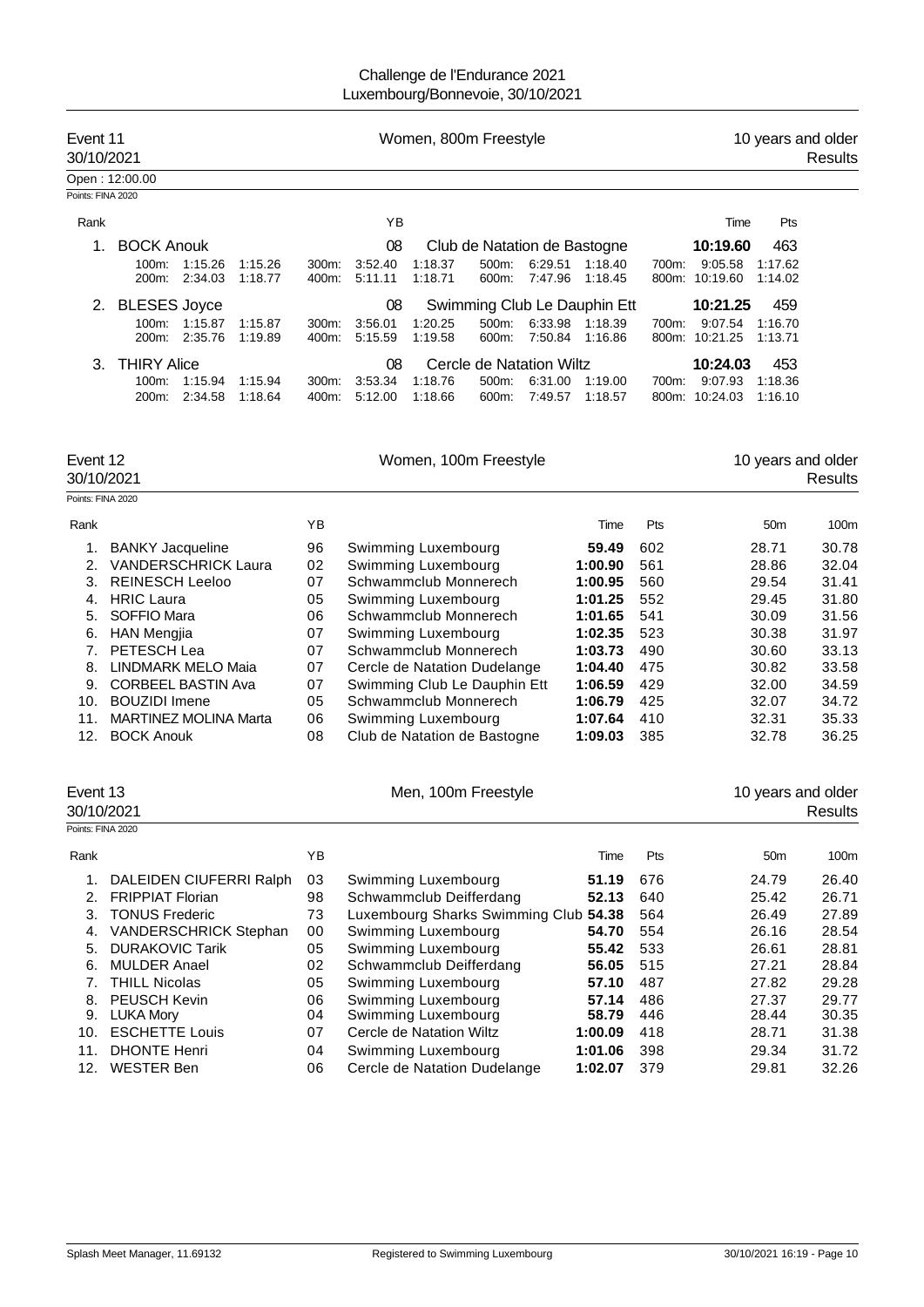| Event 14<br>30/10/2021       |                                                                                                                                         |                            |                                                                                                                                                                                                           | Women, 100m Medley                                                                                                         |                                                     |                                       |                |                                                    | 10 years and older<br><b>Results</b>               |
|------------------------------|-----------------------------------------------------------------------------------------------------------------------------------------|----------------------------|-----------------------------------------------------------------------------------------------------------------------------------------------------------------------------------------------------------|----------------------------------------------------------------------------------------------------------------------------|-----------------------------------------------------|---------------------------------------|----------------|----------------------------------------------------|----------------------------------------------------|
| Points: FINA 2020            |                                                                                                                                         |                            |                                                                                                                                                                                                           |                                                                                                                            |                                                     |                                       |                |                                                    |                                                    |
| Rank<br>1.<br>2.<br>3.       | <b>BLACK Rachael</b><br><b>BORDONARO Madeleine</b><br>PHILIPPART Lina                                                                   | YB<br>01<br>06<br>07       |                                                                                                                                                                                                           | Swimming Luxembourg<br><b>Barracuda Esch Natation</b><br>Swimming Luxembourg                                               | Time<br>1:09.25<br>1:09.63<br>1:13.33               | Pts<br>543<br>534<br>457              |                | 50 <sub>m</sub><br>31.72<br>32.42<br>33.41         | 100m<br>37.53<br>37.21<br>39.92                    |
| 4.<br>6.<br>7.<br>8.         | <b>CALMES Lara</b><br>5. HRIC Nina<br><b>REDING Sevda</b><br><b>BOCK Anouk</b><br><b>GRUJIC-MARTINS Teodora</b>                         | 04<br>08<br>07<br>08<br>09 |                                                                                                                                                                                                           | Schwammclub Monnerech<br>Swimming Luxembourg<br>Swimming Luxembourg<br>Club de Natation de Bastogne<br>Swimming Luxembourg | 1:15.09<br>1:16.10<br>1:18.28<br>1:18.32<br>1:18.46 | 426<br>409<br>376<br>375<br>373       |                | 35.13<br>34.61<br>36.67<br>36.46<br>37.00          | 39.96<br>41.49<br>41.61<br>41.86<br>41.46          |
| Event 15<br>30/10/2021       |                                                                                                                                         |                            |                                                                                                                                                                                                           | Men, 100m Medley                                                                                                           |                                                     |                                       |                |                                                    | 10 years and older<br><b>Results</b>               |
| Points: FINA 2020            |                                                                                                                                         |                            |                                                                                                                                                                                                           |                                                                                                                            |                                                     |                                       |                |                                                    |                                                    |
| Rank                         |                                                                                                                                         | YB                         |                                                                                                                                                                                                           |                                                                                                                            | Time                                                | Pts                                   |                | 50 <sub>m</sub>                                    | 100m                                               |
| 1.<br>2.<br>3.<br>4.<br>5.   | <b>KEMP Finn</b><br><b>ROLKO Ricky</b><br>VANDERSCHRICK Stephan<br><b>WALTZING Loic</b><br><b>CALMES Nicolas</b>                        | 05<br>99<br>00<br>00<br>06 |                                                                                                                                                                                                           | Swimming Luxembourg<br>Swimming Luxembourg<br>Swimming Luxembourg<br>Schwammclub Deifferdang<br>Schwammclub Monnerech      | 59.38<br>1:01.42<br>1:03.85<br>1:04.18<br>1:04.25   | 606<br>547<br>487<br>480<br>478       |                | 27.94<br>29.38<br>29.20<br>29.27<br>29.35          | 31.44<br>32.04<br>34.65<br>34.91<br>34.90          |
| 6.<br>7.<br>8.<br>10.<br>11. | DE MACEDO CRESTA Gabriel 02<br><b>THILL Nicolas</b><br>FEDOSEEV Anton<br>9. LUKA Mory<br><b>RIKKERT Thijmen</b><br><b>PASSER Daniel</b> | 05<br>07<br>04<br>06<br>07 | 477<br>Swimming Luxembourg<br>1:04.32<br>1:04.34<br>476<br>Swimming Luxembourg<br>403<br>Swimming Luxembourg<br>1:08.02<br>Swimming Luxembourg<br>1:08.25<br>399<br>Swimming Luxembourg<br>395<br>1:08.45 |                                                                                                                            |                                                     | Swimming Luxembourg<br>388<br>1:08.90 |                | 31.09<br>30.34<br>31.65<br>32.89<br>31.24<br>33.21 | 33.23<br>34.00<br>36.37<br>35.36<br>37.21<br>35.69 |
| 12.                          | <b>GONZALEZ PEREZ Rodrigo</b>                                                                                                           | 07                         |                                                                                                                                                                                                           | Swimming Luxembourg                                                                                                        | 1:12.72                                             | 330                                   |                | 32.96                                              | 39.76                                              |
| Event 16<br>30/10/2021       |                                                                                                                                         |                            |                                                                                                                                                                                                           | Women, 50m Freestyle                                                                                                       |                                                     |                                       |                |                                                    | 10 years and older<br><b>Results</b>               |
| Points: FINA 2020            |                                                                                                                                         |                            |                                                                                                                                                                                                           |                                                                                                                            |                                                     |                                       |                |                                                    |                                                    |
| Rank                         |                                                                                                                                         |                            | YB                                                                                                                                                                                                        |                                                                                                                            |                                                     |                                       | Time           | Pts                                                |                                                    |
| 1.<br>2.                     | <b>BANKY Jacqueline</b><br><b>VANDERSCHRICK Laura</b>                                                                                   |                            | 96<br>02                                                                                                                                                                                                  | Swimming Luxembourg<br>Swimming Luxembourg                                                                                 |                                                     |                                       | 27.15<br>27.60 | 602<br>573                                         |                                                    |
| 3.                           | <b>HRIC Laura</b>                                                                                                                       |                            | 05                                                                                                                                                                                                        | Swimming Luxembourg                                                                                                        |                                                     |                                       | 27.96          | 551                                                |                                                    |
| 4.                           | <b>REINESCH Leeloo</b>                                                                                                                  |                            | 07                                                                                                                                                                                                        | Schwammclub Monnerech                                                                                                      |                                                     |                                       | 28.14          | 541                                                |                                                    |
| 5.<br>6.                     | SOFFIO Mara<br><b>HAN Mengjia</b>                                                                                                       |                            | 06<br>07                                                                                                                                                                                                  | Schwammclub Monnerech<br>Swimming Luxembourg                                                                               |                                                     |                                       | 28.21<br>29.31 | 537<br>478                                         |                                                    |
| Event 17<br>30/10/2021       |                                                                                                                                         |                            |                                                                                                                                                                                                           | Men, 50m Freestyle                                                                                                         |                                                     |                                       |                |                                                    | 10 years and older<br><b>Results</b>               |
| Points: FINA 2020            |                                                                                                                                         |                            |                                                                                                                                                                                                           |                                                                                                                            |                                                     |                                       |                |                                                    |                                                    |
| Rank                         |                                                                                                                                         |                            | YB                                                                                                                                                                                                        |                                                                                                                            |                                                     |                                       | Time           | Pts                                                |                                                    |
| 1.                           | DALEIDEN CIUFERRI Ralph                                                                                                                 |                            | 03                                                                                                                                                                                                        | Swimming Luxembourg                                                                                                        |                                                     |                                       | 23.28          | 657                                                |                                                    |
| 2.                           | <b>FRIPPIAT Florian</b>                                                                                                                 |                            | 98                                                                                                                                                                                                        | Schwammclub Deifferdang                                                                                                    |                                                     |                                       | 23.93          | 605                                                |                                                    |
| 3.<br>4.                     | VANDERSCHRICK Stephan<br><b>TONUS Frederic</b>                                                                                          |                            | $00\,$<br>73                                                                                                                                                                                              | Swimming Luxembourg<br>Luxembourg Sharks Swimming Club                                                                     |                                                     |                                       | 24.15<br>24.77 | 588<br>545                                         |                                                    |
| 5.<br>6.                     | <b>DURAKOVIC Tarik</b><br><b>MULDER Anael</b>                                                                                           |                            | 05<br>02                                                                                                                                                                                                  | Swimming Luxembourg<br>Schwammclub Deifferdang                                                                             |                                                     |                                       | 25.43<br>25.87 | 504<br>478                                         |                                                    |